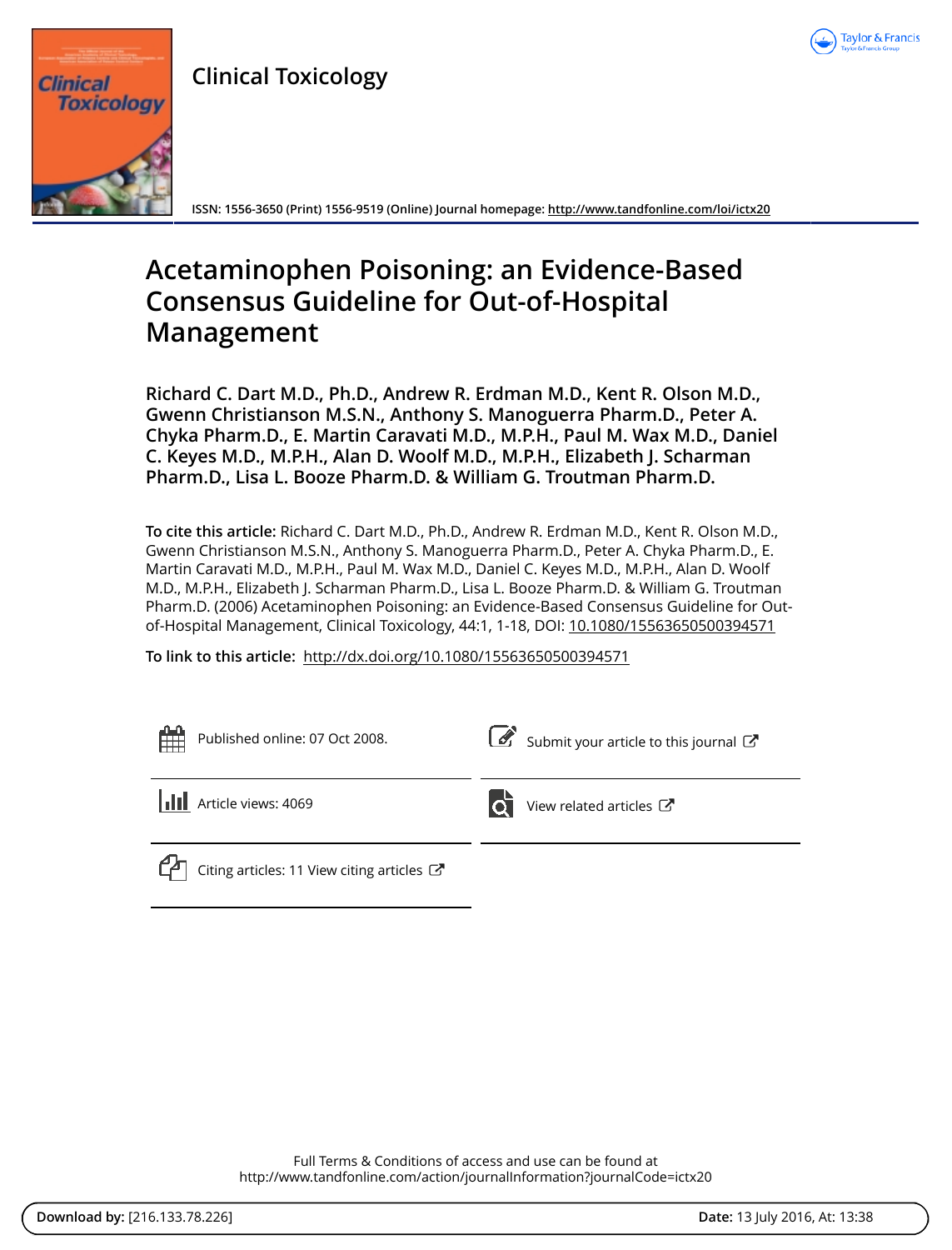#### **PRACTICE GUIDELINE**



# **Acetaminophen Poisoning: an Evidence-Based Consensus Guideline for Out-of-Hospital Management\***

Richard C. Dart, M.D., Ph.D., Andrew R. Erdman, M.D., Kent R. Olson, M.D., **Gwenn Christianson, M.S.N., Anthony S. Manoguerra, Pharm.D., Peter A. Chyka, Pharm.D., E. Martin Caravati, M.D., M.P.H., Paul M. Wax, M.D., Daniel C. Keyes, M.D., M.P.H., Alan D. Woolf, M.D., M.P.H., Elizabeth J. Scharman, Pharm.D., Lisa L. Booze, Pharm.D. and William G. Troutman, Pharm.D.** *American Association of Poison Control Centers, Washington, District of Columbia, USA*

**The objective of this guideline is to assist poison center personnel in the appropriate out-of-hospital triage and initial management of patients with suspected ingestions of acetaminophen. An evidencebased expert consensus process was used to create this guideline. This guideline applies to ingestion of acetaminophen alone and is based on an assessment of current scientific and clinical information. The expert consensus panel recognizes that specific patient care decisions may be at variance with this guideline and are the prerogative of the patient and the health professionals providing care. The panel's recommendations follow. These recommendations are provided in chronological order of likely clinical use. The grade of recommendation is provided in parentheses. 1) The initial history obtained by the specialist in poison information should include the patient's age and intent (Grade B), the specific formulation and dose of acetaminophen, the ingestion pattern (single or multiple), duration of ingestion (Grade B), and concomitant medications that might have been ingested (Grade D). 2) Any patient with stated or suspected self-harm or who is the recipient of a potentially malicious administration of acetaminophen should be referred to an emergency department immediately regardless of the amount ingested. This referral should be guided by local poison center procedures (Grade D). 3) Activated charcoal can be considered if local poison center policies support its prehospital use, a toxic dose of acetaminophen has been taken, and fewer than 2 hours have elapsed since the ingestion (Grade A). Gastrointestinal decontamination could be particularly important if acetylcysteine cannot be administered within 8 hours of ingestion. Acute, single, unintentional ingestion of acetaminophen: 1) Any patient with signs consistent with acetaminophen poisoning (e.g., repeated vomiting, abdominal tenderness in the right upper quadrant or mental sta-**

**tus changes) should be referred to an emergency department for evaluation (Grade D). 2) Patients less than 6 years of age should be referred to an emergency department if the estimated acute ingestion amount is unknown or is 200 mg/kg or more. Patients can be observed at home if the dose ingested is less than 200 mg/kg (Grade B). 3) Patients 6 years of age or older should be referred to an emergency department if they have ingested at least 10 g or 200 mg/kg (whichever is lower) or when the amount ingested is unknown (Grade D). 4) Patients referred to an emergency department should arrive in time to have a stat serum acetaminophen concentration determined at 4 hours after ingestion or as soon as possible thereafter. If the time of ingestion is unknown, the patient should be referred to an emergency department immediately (Grade D). 5) If the initial contact with the poison center occurs more than 36 hours after the ingestion and the patient is well, the patient does not require further evaluation for acetaminophen toxicity (Grade D). Repeated supratherapeutic ingestion of acetaminophen (RSTI): 1) Patients under 6 years of age should be referred to an emergency department immediately if they have ingested: a) 200 mg/kg or more over a single 24 hour period, or b) 150 mg/kg or more per 24-hour period for the preceding 48 hours, or c) 100 mg/kg or more per 24-hour period for the preceding 72 hours or longer (Grade C). 2) Patients 6 years of age or older should be referred to an emergency department if they have ingested: a) at least 10 g or 200 mg/kg (whichever is less) over a single 24-hour period, or b) at least 6 g or 150 mg/kg (whichever is less) per 24-hour period for the preceding 48 hours or longer. In patients with conditions purported to increase susceptibility to acetaminophen toxicity (alcoholism, isoniazid use, prolonged fasting), the dose of acetaminophen considered as RSTI should be greater than 4 g or 100 mg/kg (whichever is less) per day (Grade D). 3) Gastrointestinal decontamination is not needed (Grade D). Other recommendations: 1) The out-of-hospital management of extended-release acetaminophen or multi-drug combination products containing acetaminophen is the same as an ingestion of acetaminophen alone (Grade D). However, the effects of other drugs might require referral to an emergency department in accordance with the poison center's normal triage criteria. 2) The use of cimetidine as an antidote is not recommended (Grade A).**

**Keywords** Acetaminophen/poisoning; Poison control centers/standards; Practice guidelines

<sup>\*</sup>Guidelines for the Management of Poisoning. Supported in full by Cooperative Agreement 8 U4BHS00084 between the American Association of Poison Control Centers and the Maternal and Child Health Bureau, Health Resources and Services Administration, Department of Human Services. Copyright © 2005 American Association of Poison Control Centers.

Address correspondence to American Association of Poison Control Centers, 3201 New Mexico Avenue NW, Suite 330, Washington, DC 20016, USA. E-mail: info@aapcc.org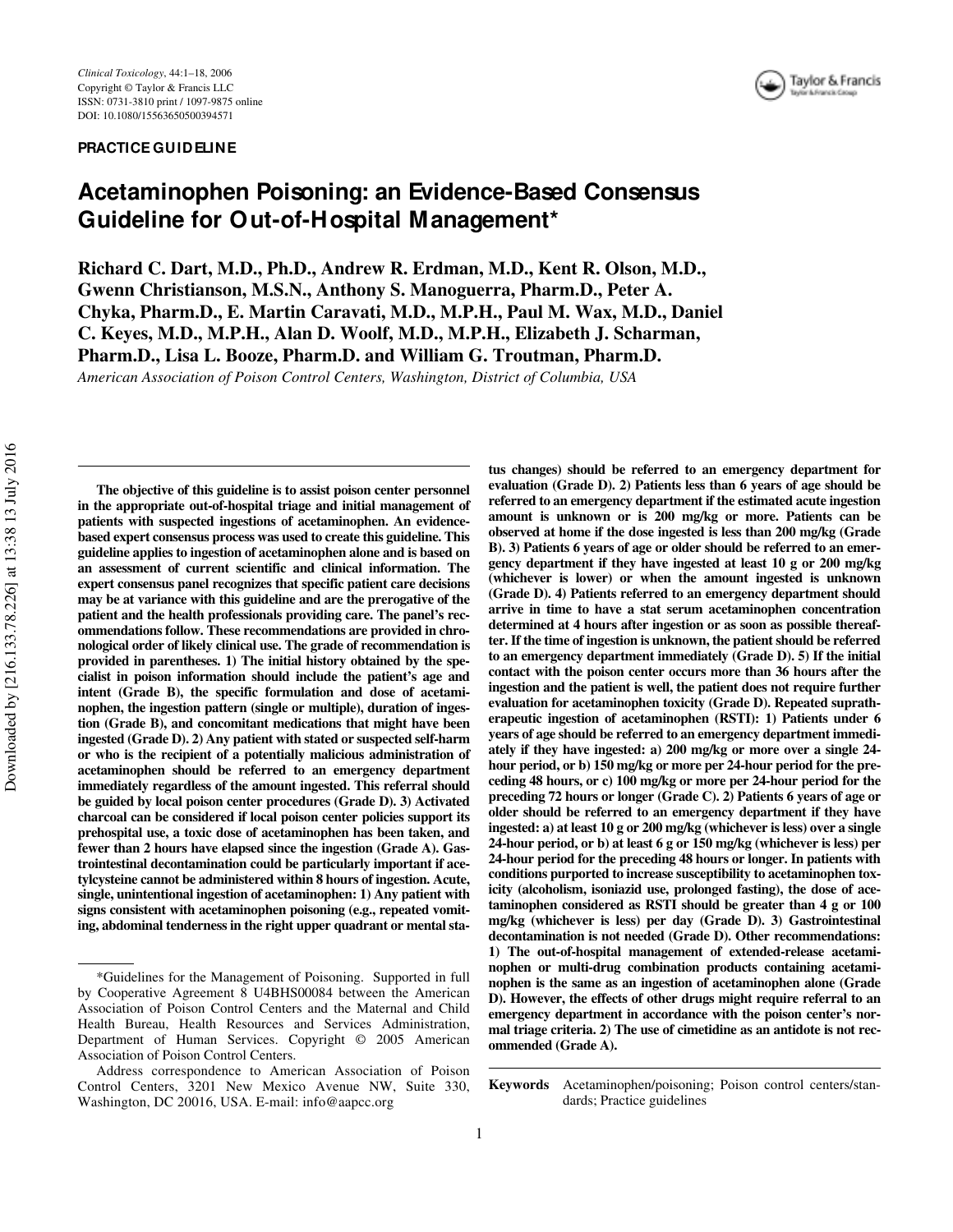#### **INTRODUCTION**

#### **Scope of the Problem and Importance of the Guideline**

Ingestion of acetaminophen is a common challenge for poison centers. In 2003, poison centers in the US were contacted regarding ingestion of acetaminophen or an acetaminophencontaining product by 127,171 patients (1). Of these, 38,989 were children under the age of 6 years. A total of 65,030 patients (51%) were evaluated in healthcare facilities and 327 died. Of these, 34 (10.4%) were designated as chronic and 46 (14.1%) were designated as "acute on chronic" in which a patient already on chronic acetaminophen therapy ingested an acute overdose (1). Published data suggest that the mortality rate for patients with repeated ingestion is higher than that of acute single ingestion of acetaminophen (2–4).

The evaluation of possible acetaminophen poisoning has medical, economic, and social costs. In 1995, Bond and Novak (5) estimated that 30,000–40,000 adolescents and adults ingest acetaminophen each year with the intent of self-harm. They calculated that about 15,000 adolescent and adult patients are hospitalized for an average of 2.7 days because of acetaminophen overdose. Approximately 250 of these patients die and another 50 receive liver transplants. At that time, they estimated that the total annual cost of intentional acetaminophen ingestion in the US was \$86.9 million. In addition, there are numerous social and economic costs for families that arise from disruption of their lives as well as the direct costs associated with emergent visits to healthcare facilities.

The few data available indicate that the management of acetaminophen ingestion in the US is variable. The healthcare facility referral threshold for acetaminophen ingestion among US poison centers ranges from 120 mg/kg to 201 mg/kg of acetaminophen (6). A guideline that effectively determines the need for referral could optimize patient outcome, reduce costs, and reduce disruption for patients and caregivers.

#### **Background**

#### *Definitions*

The term out-of-hospital is defined as the period before a patient reaches a healthcare facility. An acute ingestion is defined as any number of ingestions that occur within a period of up to 8 hours. In recent years, the phenomenon of "chronic" acetaminophen toxicity has been described (7,8). Repeated supratherapeutic ingestion (RSTI) involves any pattern of multiple ingestions over a period of greater than 24 hours that results in a total dosage of more than 4 g per day.

# *Pathophysiology of Acetaminophen Toxicity*

Acetaminophen is rapidly and completely absorbed after oral administration. It exhibits a large first-pass effect with uptake and metabolism in the liver. The toxicity of acetaminophen is related to the production of the reactive intermediate N-acetyl-pbenzoquinonimine (NAPQI) by the hepatic cytochrome P450

system. When the production of NAPQI exceeds the capacity to detoxify it, as can occur in overdose, the excess NAPQI binds to cellular components and can cause the death of hepatocytes. While more than one cytochrome is capable of producing NAPQI, the primary source in humans is cytochrome P450 isozyme 2E1 (CYP2E1) (9,10). CYP2E1 is an inducible enzyme. Chemicals that bind to CYP2E1 may increase (induce) or decrease (inhibit) the production of NAPQI.

It is well established that the time between ingestion of acetaminophen and administration of acetylcysteine affects the outcome of acetaminophen poisoning. While the precise threshold is unknown, a delay of more than 8–10 hours results in higher serum aminotransferase levels (11,12).

# **Intended Users of This Guideline**

The intended users of this guideline are personnel in US poison centers. This guideline has been developed for the conditions prevalent in the US. While the toxicity of acetaminophen is not expected to vary in a clinically significant manner in other nations, the out-of-hospital conditions could be much different. This guideline should not be extrapolated to other settings unless it has been determined that the conditions assumed in this guideline are present.

#### **Objective of This Guideline**

The objective of this guideline is to assist poison center personnel in the appropriate out-of-hospital triage and initial management of patients with suspected ingestions of acetaminophen by 1) describing the process by which an ingestion of acetaminophen might be managed, 2) identifying the key decision elements, 3) providing clear and practical recommendations that reflect the current state of knowledge, and 4) identifying needs for research. This guideline applies to ingestion of acetaminophen alone. Co-ingestion of additional substances could require different referral and management recommendations, depending on the combined toxicities of the substances.

This guideline is based on an assessment of current scientific and clinical information. The expert consensus panel recognizes that specific patient care decisions may be at variance with this guideline and are the prerogative of the patient and health professionals providing care, considering all of the circumstances involved. This guideline does not substitute for clinical judgment.

# **METHODOLOGY**

The methodology used for the preparation of this guideline was developed after reviewing the list of key elements of guidelines described by Shaneyfelt et al. (13). An expert consensus panel was established to oversee the guideline development process (Appendix 1). The American Association of Poison Control Centers (AAPCC), the American Academy of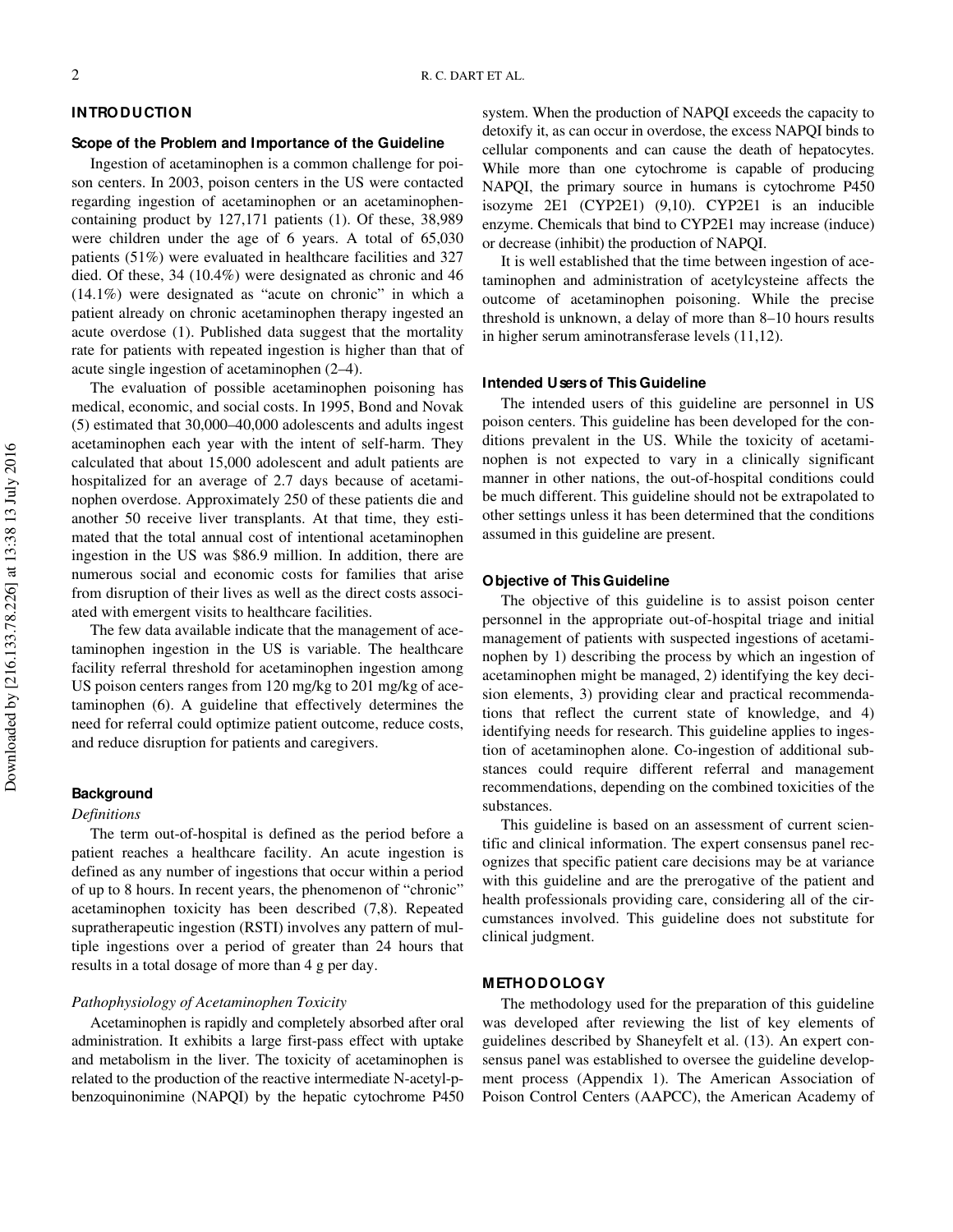Clinical Toxicology (AACT), and the American College of Medical Toxicology (ACMT) appointed members of their organizations to serve as panel members. To serve on the expert consensus panel, an individual had to have an exceptional record of accomplishment in clinical care and scientific research in toxicology, board certification as a clinical or medical toxicologist, significant US poison center experience, and be an opinion leader with broad esteem. Two Specialists in Poison Information were included as full panel members to provide the viewpoint of the end-users of the guideline.

#### **Literature Search**

The National Library of Medicine's MEDLINE database was searched (1966 to January 2003) using acetaminophen as a MeSH term with the subheadings poisoning (po) or toxicity (to), limited to humans. MEDLINE and PreMEDLINE (1966– January 2003) were searched using acetaminophen or paracetamol as textwords (title, abstract, MeSH term, CAS registry) plus either poison\* or overdos\*, limited to humans. This same process was repeated in International Pharmaceutical Abstracts (1970–January 2003, excluding abstracts of meeting presentations), Science Citation Index (1977–January 2003), Database of Abstracts of Reviews of Effects (accessed January 2003), Cochrane Database of Systematic Reviews (accessed January 2003), and Cochrane Central Register of Controlled Trials (accessed January 2003). A similar search was conducted in EMBASE using both acetaminophen and paracetamol as primary search terms. Index Medicus was hand-searched (1960– 1965) using the term "analgesics and antipyretics" through 1964 and "acetaminophen" for 1965. Reactions (1980–January 2003), the acetaminophen poisoning management in POISIN-DEX (14), the Cochrane systematic review of interventions for acetaminophen overdoses (15), and the chapter bibliographies in four major toxicology textbooks (17–19) were reviewed for citations of additional articles with original human data. The bibliographies of recovered articles were reviewed to identify previously undiscovered articles.

#### **Article Selection**

The recovered citations were entered into an EndNote library and duplicate entries were eliminated. The abstracts of these articles were reviewed, looking specifically for those that dealt with 1) estimations of mg/kg or ingested doses with or without subsequent signs or symptoms, and 2) management techniques that might be suitable for out-of-hospital use (e.g., gastrointestinal decontamination). The panel agreed that acetylcysteine therapy could be considered for initiation in the prehospital setting. Articles excluded were those that did not meet either of the preceding criteria, did not add new data (e.g., some reviews and editorials), described inpatient-only procedures (e.g., dialysis), or described treatments that were unlikely to be used (e.g., methionine).

### **Data Extraction**

All articles that were retrieved from the search were reviewed by a single abstractor. Each article was assigned a level of evidence score from 1 to 6 using the rating scheme developed by the Centre for Evidence-Based Medicine at Oxford University (Appendix 2); the complete paper was then reviewed for original human data regarding the toxic effects of acetaminophen or original human data directly relevant to the out-of-hospital management of patients with acetaminophen overdose. Articles without original human data were not evaluated. Doses of acetaminophen, resultant effects, times of onset of effects, therapeutic interventions or decontamination measures given, efficacy or results of any interventions, and overall patient outcomes were compiled into a table and a brief summary description of each article was written. The completed table of all abstracted articles was then forwarded to the guideline primary author and panel members for review and consideration in developing the guideline. This full evidence table is available at http://www.aapcc.org/discguidelines/guidelines% 20tables/apap%20evidence%20table.pdf. Every attempt was made to locate significant foreign language articles and have their crucial information extracted, translated, and tabulated. In addition to the evidence table, several brief sub-tables were generated that included all of the articles and data relating to a particular topic (e.g., dose of acetaminophen in acute pediatric ingestions reported to cause toxicity). These were also forwarded to the primary author and guideline panel members. Finally, a written summary of the data was created and distributed by the abstractor. Copies of all of the articles were made available for reading by the panel members on a secure AAPCC website.

#### **Guideline Writing and Review**

A guideline draft was prepared by the primary author. The draft was submitted to the expert consensus panel for comment. Using a modified Delphi process, comments from the expert consensus panel members were collected, copied into a table of comments, and submitted to the primary author for response. The primary author responded to each comment in the table and, when appropriate, the guideline draft was modified to incorporate changes suggested by the panel. The revised guideline draft was again reviewed by the panel and, if there was no strong objection by any panelist to any of the changes made by the primary author, the draft was prepared for the external review process. External review of the second draft was conducted by distributing it electronically to AAPCC, AACT, and ACMT members and the secondary review panel. The secondary review panel consisted of representatives from the federal government, public health, emergency services, pediatrics, pharmacy practice, and consumer organizations (Appendix 3). Comments were submitted via a discussion thread on the AAPCC website or privately through e-mail communication to AAPCC staff. All submitted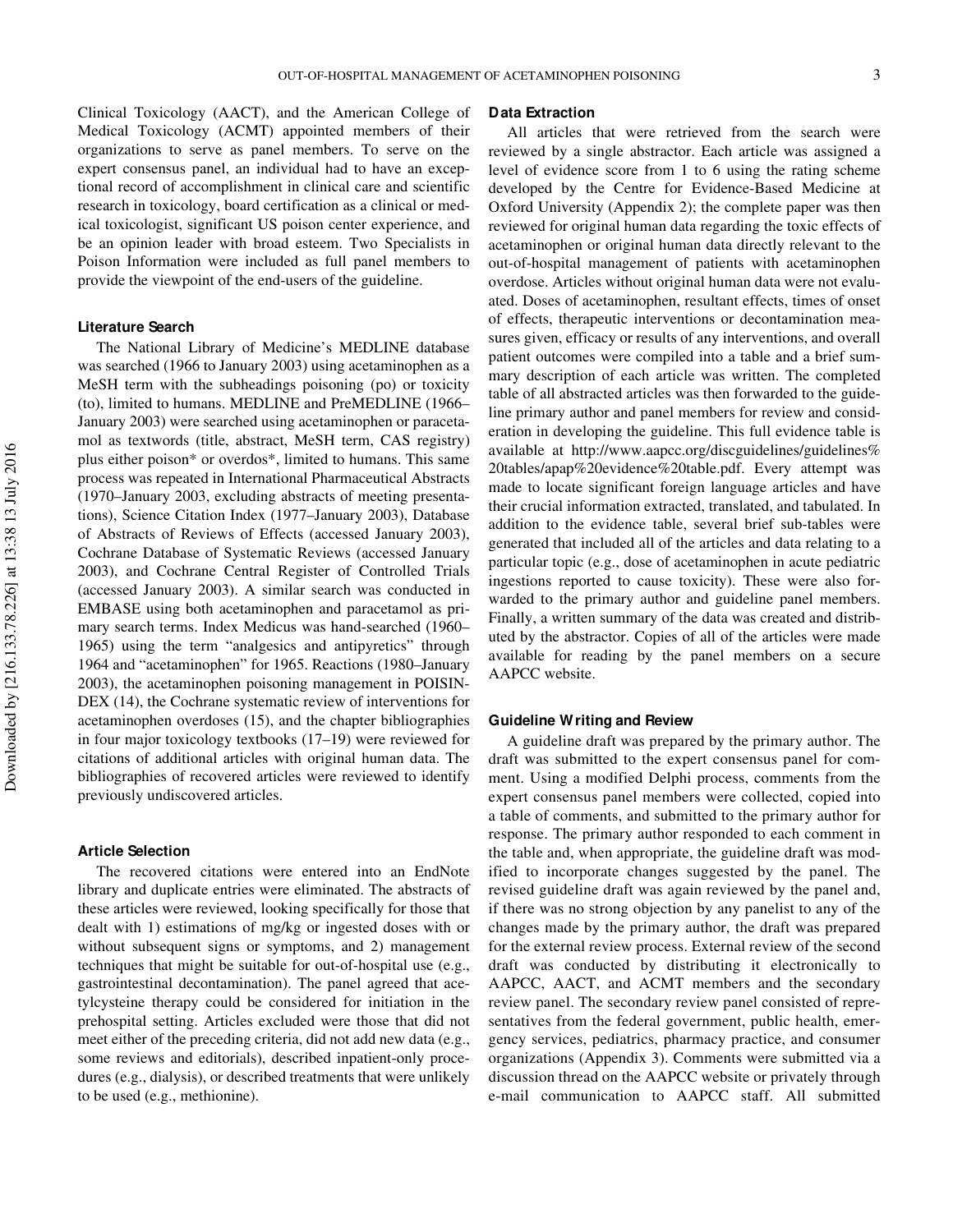comments were stripped of any information that would identify their sources, copied into a table of comments, and reviewed by the expert consensus panel and the primary author. The primary author responded to each comment in the table and his responses and subsequent changes in the guideline were reviewed and accepted by the panel. Following a meeting of the expert consensus panel, the final revision of the guideline was prepared.

#### **KEY DECISION ELEMENTS**

The panel identified patient age and intent as well as the estimated dose and timing of ingestion as critical elements needed to evaluate an ingestion of acetaminophen. This process has not been experimentally evaluated in published studies. However, there are well-known practice patterns ascribed to by essentially all US poison centers. For example, all poison centers obtain a defined information data set from each caller. The standard poison center process includes ascertainment of the history, assessment of this historical information in the context of the patient's exposure, estimation of the dose ingested, and recommendation for referral and initial out-ofhospital management.

### **REVIEW OF THE MEDICAL LITERATURE**

#### **Patient Age and Intent**

A potentially toxic ingestion of acetaminophen may occur in an adult or a child. There are fundamental differences between patients below the age of 6 years and patients who are 6 years of age or older. Young patients are often discovered during or soon after ingestion. Older patients are more likely to attempt self-harm and to conceal the attempt. Most deaths from acetaminophen poisoning occur in adults with acute overdoses. In contrast, nearly all deaths attributed to acetaminophen reported in the medical literature regarding children under the age of 6 years have involved RSTI overdosage. There were no articles identified that directly addressed the relationship between patient age and intent (i.e., unintentional vs. intentional ingestion). The Toxic Exposure Surveillance System of the American Association of Poison Control Centers lists 14 deaths in children under the age of 6 years in the period 1990– 2003. One of these deaths involved an acute exposure to acetaminophen but the child had also ingested diphenhydramine and iron (20).

Published evidence suggests that preschool children are less susceptible to the same weight-adjusted doses and serum concentrations of acetaminophen that are associated with severe toxicity in older patients (21,22). This may be due to an increased capacity to metabolize acetaminophen through nontoxic mechanisms (23). Furthermore, the liver size of a small child is larger in proportion to body weight than that of an adult (24). The amount of glutathione available to detoxify the

acetaminophen metabolite may be disproportionately greater in small children; therefore, the capacity of a young child to metabolize acetaminophen in a nontoxic manner may be greater than that of an adult.

#### **Dose and Pattern of Acetaminophen Ingestion**

The evidence regarding the relationship between acetaminophen dose and toxicity is limited primarily to case reports and case series (level 4) and to cohort or case-control studies (levels 2 and 3, respectively). Studies reviewed for this guideline were categorized by age (less than 6 years of age or 6 years of age and older) and by pattern (acute ingestion, repeated ingestion). In most cases, toxicity actually meant the potential for toxicity as predicted by the Rumack-Matthew nomogram. In some articles, information on pediatric overdoses was commingled with information on adult overdoses, making information on the two groups impossible to separate. Furthermore, some articles defined pediatric patients as less than 17 years of age while others defined them as less than 7 or 12 years of age. A survey of US poison center managers found that the dose threshold triggering referral to a healthcare facility varied greatly. Triage threshold values ranged from 120 to 201 mg/kg for acute, unintentional ingestions of acetaminophen. Centers using relatively low thresholds (e.g., 150 mg/kg) referred patients to hospitals more frequently than centers using higher thresholds (e.g., 200 mg/kg) (6).

### *Acute Single Ingestions by Patients 6 Years of Age and Older*

No randomized clinical trials involving the out-of-hospital treatment of intentional acetaminophen overdose have been reported. Several randomized controlled trials (level 1b) have reported the administration of an acute single supratherapeutic dose of acetaminophen. Doses in these studies have ranged from 4 to 7.8 g (up to 75–80 mg/kg). Serum aminotransferase levels were not reported in these studies, but all of the patients survived and none was noted to develop clinical signs of hepatotoxicity (25–30). The applicability of these studies to acetaminophen overdose is limited by the small number of subjects, the use of healthy subjects, and the lack of laboratory investigations to assess subclinical hepatic toxicity.

Only observational studies were found relating the estimated dose of acetaminophen to liver injury or potential toxicity as represented by the Rumack-Matthew nomogram. A number of case reports and case series (level 4), and various cohort or case-control studies (levels 2b and 3b) containing specific information on ingested doses and patient outcome have reported acetaminophen levels above the possible toxicity line (31–33). The smallest reported doses associated with evidence of hepatic injury have ranged from 3.25 to 10 g (2,34–46). A cohort analysis (level 2b) described several patients in whom acute doses of less than 12 g were associated with hepatotoxicity, but the exact doses were not specified (47). This same study reported deaths in patients with reported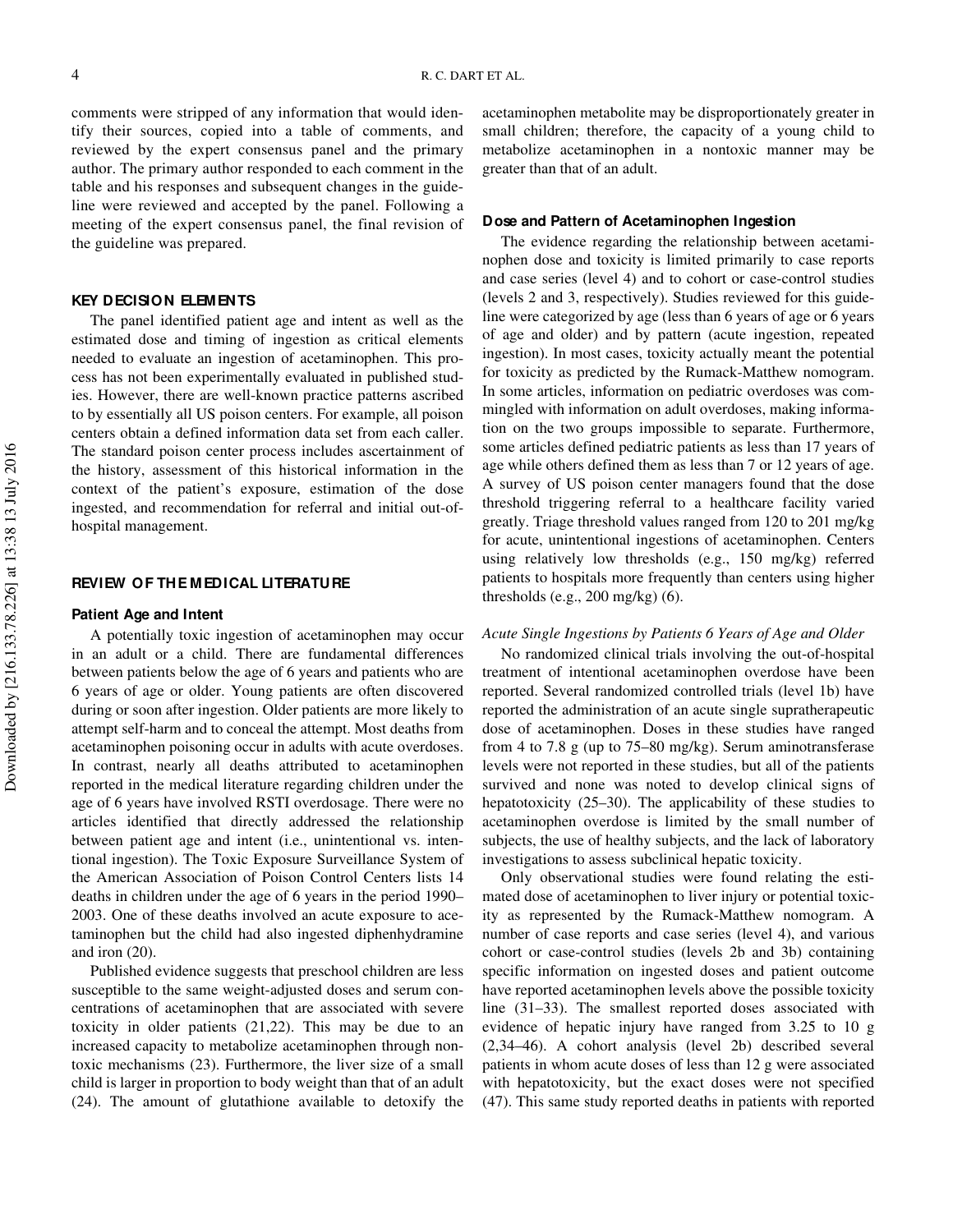doses as low as 15 g. In contrast, some reports have described large single ingestions with documented serum concentrations of acetaminophen above the possible or probable toxicity nomogram lines that did not result in toxicity (48).

The conflicting reports of hepatic injury following doses at or just above the therapeutic dose are likely explained by the nature of the evidence. Studies (levels 2b and 4) have documented that there is poor correlation between the reported dose and either subsequent acetaminophen serum concentration or clinical outcome (31,42,43,49–53). The correlation between reported dose and subsequent serum concentration or toxicity for children with unintentional ingestion is also poor (53–55).

The history of ingestion might be inaccurate because it is often obtained during a period of extreme emotional stress for both the patient and their family. Furthermore, there are often confounding factors such as co-ingestion of ethanol or other drugs that affect the central nervous system. In most reports available, the accuracy of the history was not addressed and the history was not confirmed by outside sources (e.g., family members) or objective evidence (e.g., empty product containers). Fortunately, accurate dose information is usually not needed for patients 6 years of age or older because treatment is guided by the serum acetaminophen concentration.

# *Repeated Supratherapeutic Ingestion (RSTI) by Patients 6 Years of Age and Older*

The maximum daily dosage of acetaminophen recommended by a major manufacturer is 1 g every 4 hours, not to exceed 4 g a day for patients 12 years of age or older (56). Four randomized clinical trials (level 1b) were found that involved multiple ingestions of acetaminophen over a period of more than 1 day. Gelotte et al. (57) administered 4, 6, or 8 g/day in divided doses to adults for 3 days. These doses were not associated with accumulation of acetaminophen, changes in serum aminotransferase levels, or effects on other monitoring parameters. The application of this study in clinical practice is limited by its use of normal subjects and the controlled environment of a clinical research center. Other prospective studies administered 4–6 g/day to patients without adverse clinical effect, including patients with acute stroke and head and neck cancer (58–61). Level 4 reports describe ingestion of over 20 g/day for years (62) and ingestion of 25 g over 25 hours (63) without adverse effects.

The interpretation of the medical literature of repeated acetaminophen doses is complicated by the effects of conditions that are thought to lower the threshold for toxicity. These are generally categorized as either conditions that increase the production of the reactive metabolite NAPQI or that decrease the ability to detoxify NAPQI (e.g., decreased concentration of glutathione). Authors report that low daily doses of acetaminophen, ranging from minimal daily doses of 2.4–6 g in alcoholics, patients with starvation, or those on chronic antituberculous medications have been associated with elevated

aminotransferase levels (40,64–66). Case reports (level 4), case series (level 4), and cohort (level 2b) or case-control (level 3b) studies have reported either greater severity of injury or a lower threshold dose for the development of hepatotoxicity after acetaminophen ingestion by patients chronically ingesting alcohol or other compounds thought to increase susceptibility to acetaminophen toxicity (e.g., isoniazid use, prolonged fasting) (2,34,36–38,40,41,46,50,65,67–72). Evidence (level 4) indicating that a patient's alcoholic state does not contribute to outcome has also been reported (12,42).

Each of these reports uses the theoretical framework of enhanced production of NAPQI and the reduction of defenses as represented by glutathione. Chronic ethanol abuse is a useful condition to study because of its prevalence and because it involves both increased production of NAPQI and reduction of glutathione (73). The primary inducers of CYP2E1 with medical relevance are ethanol, acetone, and isoniazid. It is important to understand that drugs that induce CYP2E1 must bind to the enzyme and thereby are competitive inhibitors of the enzyme. Thus, when both ethanol and acetaminophen are ingested concurrently, the metabolism by CYP2E1 and hepatotoxicity of acetaminophen are decreased (10). When ethanol is subsequently eliminated, however, the induced enzyme remains and metabolism of acetaminophen is increased for several hours (10). Therefore, concurrent ingestion of acetaminophen and ethanol is not expected to enhance injury from acetaminophen. However, acetaminophen ingestion (especially in overdose) soon after elimination of ethanol can theoretically potentiate the effect of acetaminophen overdosage.

While animal and human data support the concept that induction of CYP2E1 occurs during the use of ethanol, the clinical meaning of this effect remains unclear. For example, level 1b data indicate that the effect of ethanol is not clinically apparent at a therapeutic acetaminophen dosage. The administration of acetaminophen 4 g/day for 2 days to confirmed alcoholic patients under controlled conditions did not produce increases in serum aminotransferase levels or alterations of international normalized ratios (74). Similarly, the administration of the maximum dosage to patients with liver disease (hepatitis, cirrhosis) was also found to not affect serum aminotransferase levels (75).

A systematic review (level 1a) of publications involving alcohol and acetaminophen has documented a contrast between prospective studies and case reports. All prospective articles failed to find liver injury at therapeutic doses. In contrast, many case reports and small case series found an association of liver injury in alcoholic patients with dosages of 4 g/day or less (76). There are no data that address the issue of CYP2E1 on RSTI acetaminophen. If alcohol or other disease states enhance the toxicity of acetaminophen, the dosage at which the phenomenon develops is unknown.

Patients with acute co-ingestion of acetaminophen with alcohol or gastrointestinal antimotility agents and patients taking cimetidine chronically have been reported to be at decreased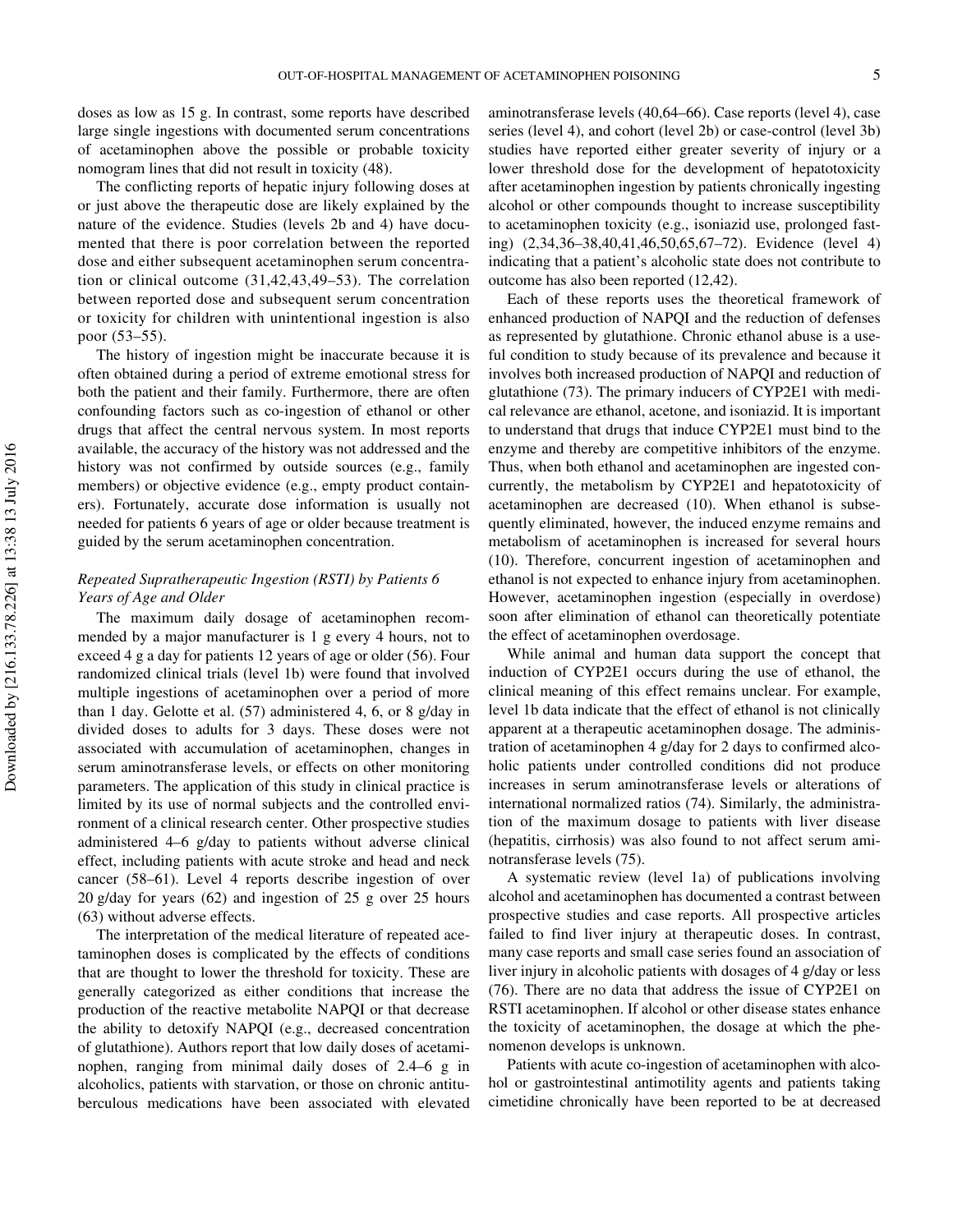risk of liver injury (levels 2b and 4) (31,47,50,53,77,78). Other authors have found no correlation between acute alcohol consumption and severity of toxicity (level 2b) (46). Schmidt et al. (47) reported that acute ingestion of benzodiazepines exacerbated hepatic encephalopathy after acute acetaminophen overdose but that acute use of opiates was protective against hepatotoxicity (level 2b). Schmidt et al. also reported that chronic use of opioids, benzodiazepines, and acetaminophen increased the risks of various negative outcomes after acute acetaminophen overdoses. The meaning of the conflicting results of these studies is unclear. It is likely that most differences reported are the result of an unrecognized confounder or systematic error. For example, the history of RSTI is typically taken after days of ingestion. Often the period of ingestion has included events known to impair memory such alcohol intoxication or co-ingestion of psychoactive drugs as well as difficulties imposed by an underlying illness (fever, sleep deprivation, etc.). While these results may stimulate future studies, they are too uncertain to apply to a clinical guideline.

#### *Acute Single Ingestions by Patients Less than 6 Years of Age*

No randomized clinical trials were found evaluating the acute threshold dose for the development of clinical acetaminophen toxicity (i.e., laboratory evidence of liver injury) or even potential toxicity as determined by the Rumack-Matthew nomogram in children of any age. Several observational studies investigated the potential safety and efficacy of various poison center protocols in the management of acute, accidental pediatric (less than 6 or 7 years of age) ingestions of acetaminophen (6,55,68,79,80). Most articles (levels 2b, 3b, and 4) suggest that patients with ingestions of less than 200 mg/kg could be managed at home, provided that the acetaminophen dose is known. One level 4 study created a model to predict serum concentrations after ingestion of acetaminophen (81). The authors concluded that a referral dose of 250 mg/kg was appropriate for children. This study did not include any children with serum acetaminophen concentrations above the "probable toxicity" line of the Rumack-Matthew nomogram. However, it is likely that all of these studies had insufficient power to detect the rare event of toxicity after a single dose of acetaminophen in a child under the age of 6 years. Very few cases of toxicity after acute single ingestion by a child under the age of 6 years were found in the medical literature and in the AAPCC TESS database (20). If this type of toxicity occurs, it is rare.

In contrast, case reports and case series (level 4) and various cohort (level 2b) or case-control studies (level 3b) containing information on specific ingested doses and patient outcome have reported potential toxicity or actual toxicity in children less than 6 years old with single doses thought to be in the range of 146 to 190 mg/kg (82,83).

Acute single ingestion resulting in toxicity has been reported more commonly in adolescents. The lowest dose resulting in liver injury involved a 13-year-old of unknown weight who died of hepatic failure after reportedly ingesting

2.5 g of acetaminophen (84). A 14-year-old girl developed an INR of 1.6 after an acute ingestion of 4 g acetaminophen; however, she had also received an excessive dose of acetylcysteine (40 g) intravenously prior to the measurement (85). As for adults, the few cases of toxicity associated with low doses stand in contrast to the numerous cases in which toxicity was not observed until acute doses exceed 150 mg/kg/day (48). The most likely explanation is historical inaccuracy as described above under adult overdose.

# *Repeated Supratherapeutic Ingestion (RSTI) by Patients Less than 6 Years of Age*

No randomized clinical trials could be found that evaluated the minimum cumulative daily dose for the development of laboratory evidence of liver injury after pediatric RSTI (69, 86–90). The dosages of acetaminophen associated with elevation of aminotransferase levels in case reports (level 4), case series (level 4), and cohort analyses (level 2b) have ranged from the normal therapeutic dosage (20 mg/kg/day) to 600 mg/ kg/day or more (90). Most reports indicate that dosages of 120 to 174 mg/kg/day for multiple days are needed to produce toxicity (69,82,87).

Two case series (level 4) reported toxicity associated with histories of smaller ingestions. One report identified 47 children below the age of 12 years with hepatotoxicity after acetaminophen RSTI. Toxicity developed after reported daily doses of 60–420 mg/kg/day for 1–21 days (89). A retrospective review of a liver transplant service identified four children who developed severe hepatic injury after doses of 20–71 mg/kg/day for 7 days (90). Another case series recorded doses ranging from 23 to 100 mg/kg day associated with liver injury in children (91). Perhaps due to inaccurate histories provided by patients, the data presented contain many inconsistencies. For example, the highest serum acetaminophen concentration reported among children with presumed acetaminophen toxicity was 14 mg/L after dosages ranging from 20 to 200 mg/kg/day.

In contrast, prospective and retrospective studies in children have used acetaminophen dosages up to and exceeding 90 mg/ kg/day without liver injury. Lesko and Mitchell (92) found no clinical evidence of toxicity in a prospective study of 28,130 children administered up to 60 mg/kg/day (level 1b). Further, both level 1b and level 4 studies have documented the use of dosage above 90 mg/kg/day without adverse effect (93–96). Thus, the data for pediatric RSTI are conflicting and with a pattern similar to reports involving acute overdose—prospectively collected data are sparse and do not indicate potential for hepatic injury, while retrospectively collected data provide evidence of an association of relatively low dosages, even therapeutic dosages, with liver injury. Again, the cause is likely to be historical inaccuracies. Overdoses in children are subject to the same concerns as in adults but also present their own unique set of concerns as parents may over- or underestimate the actual ingested dose depending on the circumstances.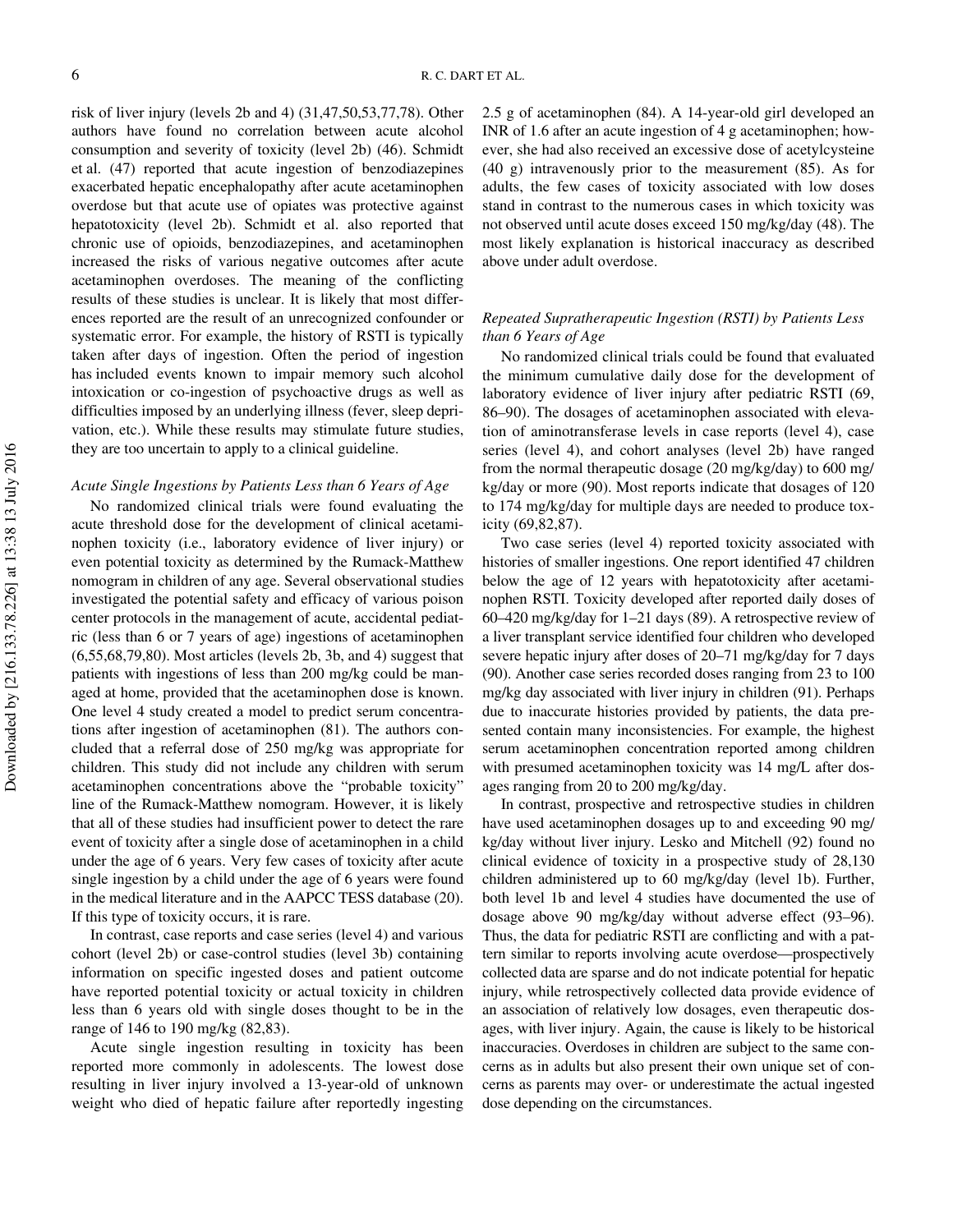# **Potential Out-of-Hospital Management Techniques to Prevent or Ameliorate Acetaminophen Toxicity After Ingestion**

The consensus panel identified these potential strategies for reducing acetaminophen absorption in the out-of-hospital setting: 1) reducing absorption, 2) inhibiting metabolism, or 3) detoxifying the reactive intermediate metabolite, NAPQI. Absorption can be decreased by gastrointestinal decontamination, metabolism can be inhibited by drugs such as cimetidine, and detoxification can be accomplished by the administration of acetylcysteine. The risk-benefit analysis of these techniques is difficult. The primary difficulty is that the treatment of acetaminophen toxicity with acetylcysteine is usually successful when acetylcysteine is initiated within 8–10 hours of acute ingestion (11,12). Thus, it is difficult to show an improvement in patient outcome for any out-of-hospital intervention because the administration of acetylcysteine reduces the potential benefit of the intervention to near zero. However, potential benefit could be realized in situations where acetylcysteine is not available.

There were data available in the literature for each type of intervention; however, there were no studies found that specifically addressed the out-of-hospital administration of various antidotes or treatments.

#### *Gastrointestinal Decontamination*

The potential strategies for reducing absorption after acetaminophen ingestion that could be reasonably be performed in an out-of-hospital setting include emesis with ipecac syrup or administration of activated charcoal. Only those articles that contained specific information about these measures as well as some description of their outcomes have been included.

All reports in the medical literature combined out-of-hospital and in-hospital interventions in the setting of acute ingestion. There were no articles specifically investigating the outof-hospital use of induced emesis or activated charcoal. There were also no articles addressing the effectiveness of decontamination measures for an RSTI pattern of ingestion. Since studies of RSTI demonstrate that liver injury develops after more than 1 day of ingestion, these patients probably present for care too late for decontamination to be effective.

Two level-1 articles examined decontamination measures after acute overdose. The remaining decontamination data are limited to randomized controlled trials (level 1b) of simulated overdose in healthy volunteers given a single subtoxic, but supratherapeutic, dose of acetaminophen, and observational studies such as cohort (level 2b) or case-control (level 3b) analyses of patients who had ingested single overdoses.

A systematic review (level 1a) concluded that activated charcoal, gastric lavage, and ipecac-induced emesis are able to reduce the absorption of acetaminophen, but also concluded that their clinical benefit is unclear (15). One randomized controlled trial (level 1b) of overdose patients examined the efficacy of different decontamination procedures (ipecac-induced emesis, activated charcoal, lavage, or untreated control). However, the primary outcome measure was percent reduction of the serial serum acetaminophen concentration (first concentration compared with last), which might not be an adequate outcome indicator (97). The study found that the three decontamination methods reduced acetaminophen serum concentrations by 39–51%.

Two randomized controlled trials (level 1b) were identified that examined the efficacy of ipecac-induced emesis in simulated overdose. In one study, ipecac syrup given within 5 minutes of ingestion was effective at reducing overall acetaminophen absorption by 66%, as measured by the area under the curve (AUC) but was not effective when administered at 30 or 60 minutes after ingestion (98). In the second study, ipecac syrup given 1 hour after simulated overdose was effective at reducing the acetaminophen AUC compared with control by about 25% and its efficacy was comparable to activated charcoal (99).

Several cohort analyses (level 2b) based on retrospective reviews evaluated the efficacy of ipecac syrup after acetaminophen overdose. One found a decrease in the likelihood of developing severe hepatotoxicity or death in the cohort of patients who had emesis or gastric lavage within 6 hours of ingestion (100). The two other studies focused on children. One found that ipecac-induced emesis within 60 minutes reduced the mean 4-hour serum acetaminophen concentration by 77% based on a comparison with 4-hour concentrations predicted by a pharmacokinetic model. After 60 minutes, the mean reduction of the 4-hour concentration was about 40% (101). The second pediatric cohort investigation found that 4-hour acetaminophen concentrations were reduced by about 50%, compared with untreated controls when emesis occurred within 90 minutes of the ingestion (79).

One case-control study (level 3b) of patients with acute acetaminophen overdose found that the group that developed hepatic injury was less likely to have undergone gastric emptying by lavage or induced emesis than the group that did not develop hepatic injury; however, the difference was not statistically significant (33).

Six randomized controlled trials (level 1b) have investigated the efficacy of activated charcoal in reducing acetaminophen absorption in healthy volunteers receiving supratherapeutic, but nontoxic, doses of acetaminophen. In these studies, activated charcoal (50–60 g) reduced the serum acetaminophen AUC by 25–67% if given at 1 hour after ingestion (102–105). Another study found that activated charcoal (1 g/kg) mixed with soda and given 15 minutes after simulated overdose reduced acetaminophen absorption by 74% (30). The efficacy of activated charcoal decreased when it was administered more than 1 hour after ingestion in most studies and one study found no benefit in AUC or 4-hour serum concentration when activated charcoal was given 2–4 hours after simulated overdose (29,103). One study reported a reduction in AUC of 23% compared with control when activated charcoal was given 2 hours after ingestion (104).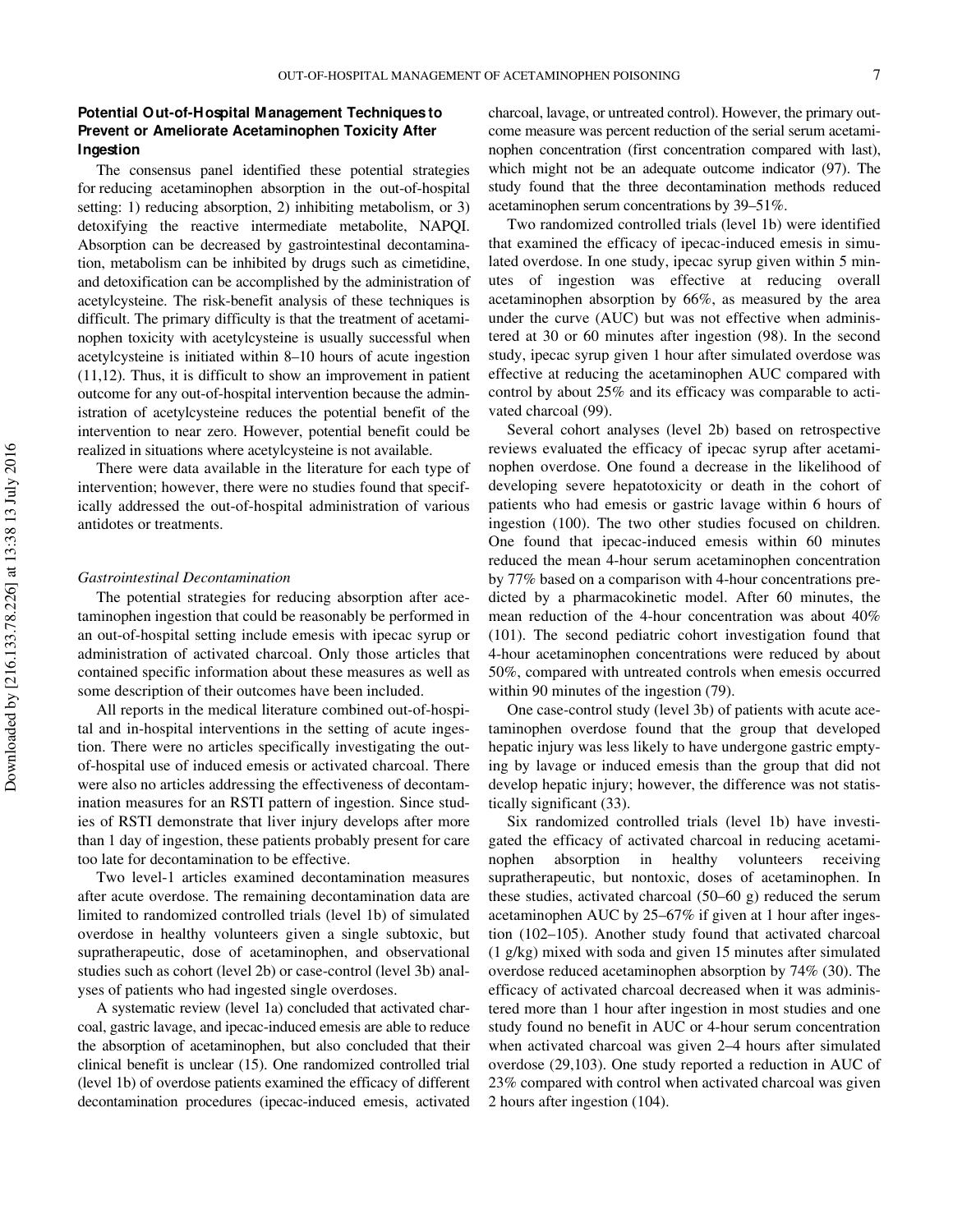Two nonrandomized but controlled studies (level 2b) using simulated overdose were identified. One found a decrease in AUC (about 60%) with immediate administration of activated charcoal, but the difference was smaller and not statistically significant when activated charcoal was given at 1 hour after ingestion (106). The other study found an AUC reduction of about 50% with both immediate and 30-minute activated charcoal administration (107).

One prospective cohort (level 2b) study of activated charcoal in adult acetaminophen overdoses found that patients who received activated charcoal plus acetylcysteine within 8 hours of their overdoses were significantly less likely to develop liver injury or hepatotoxicity when compared with those receiving acetylcysteine alone within 8 hours (108). Another cohort study (level 2b) in overdose patients found that the group that received activated charcoal within 2 hours had fewer patients who subsequently developed 4-hour serum acetaminophen concentrations in the possible or probable toxicity range compared with the group that did not receive activated charcoal. The benefit decreased after 2 hours (109).

Two studies directly compared ipecac-induced emesis to activated charcoal. One randomized controlled (level 1b) study in simulated overdose patients found no difference between the two in efficacy as measured by reduction in AUC (99). A randomized trial (level 1b) in simulated overdose patients found a slightly more rapid decline in acetaminophen serum concentrations with activated charcoal compared to ipecac-induced emesis (97). Another level-1b study looked at the difference between activated charcoal with sorbitol and activated charcoal without sorbitol but found no significant difference in efficacy as measured by AUC (102).

Two studies found activated charcoal to be ineffective in reducing acetaminophen absorption. One was a simulated overdose trial in volunteers (level 2b) that found no difference in AUC between controls and those receiving 25 g of activated charcoal 15 minutes after ingestion (110). A retrospective cohort (level 2b) study in children with actual overdoses found no difference in 4-hour serum acetaminophen concentrations between the activated charcoal and no decontamination cohorts (54).

Two articles (level 2b and level 4) reported on the use of general gastric decontamination measures but did not specify the specific method investigated (51,55).

Studies indicate that the use of decontamination measures have the potential to interfere with the effectiveness of acetylcysteine. For example, ipecac syrup induces vomiting that can interfere with the administration of oral acetylcysteine. Activated charcoal binds acetylcysteine (111) and reduces its bioavailability (112), although the clinical importance of these findings is unknown (113).

#### *Body Position*

One randomized, controlled trial (level 1b) of simulated overdose found that the acetaminophen AUC was significantly less with left lateral decubitus and supine positions compared to prone, sitting, or right lateral decubitus (26).

#### *Limitations of Published Decontamination Data*

Simulated overdose studies in volunteers might be a poor representation of what occurs in real acetaminophen overdoses, in which larger doses are ingested, patients are not fasting, and co-ingestants that affect gastrointestinal motility might be involved. Volunteer studies might underestimate the efficacy of decontamination if gastric emptying is delayed in overdoses or they might overestimate efficacy if the decontamination measures become less effective with massive acetaminophen doses (by stoichiometry), tablet bezoar formation, or because of activated charcoal binding to food or other co-ingestants rather than acetaminophen.

There are also challenges in the interpretation of cohort and case-control studies. There could be other differences between the cases and controls other than the variable being tested (e.g., ingested doses, times to treatment might differ, and use of acetylcysteine might differ). They also tend to rely on retrospective data-gathering, a process that produces its own unique disadvantages (e.g., decisions on treatment could have been based on some piece of history that was not recorded or recorded inaccurately in the medical record).

#### *Inhibition of Acetaminophen Metabolism*

Cimetidine has been proposed as an antidote for acetaminophen poisoning (78,114–116). It has the advantage of being available as an over-the-counter (OTC) medication. One prospective (level 1b) trial in overdose patients presenting more than 8 hours after ingestion found no added benefit (as measured by liver function tests) from cimetidine when it was added to acetylcysteine treatment (116). One nonrandomized, controlled trial in healthy adults with simulated overdoses found that cimetidine, given orally for 2 days prior to acetaminophen, decreased the overall clearance of acetaminophen, implying some benefit to its administration in overdoses (78). Three case reports (level 4) of its use had inconclusive outcomes (70,115,117).

#### *Detoxification of Acetaminophen Metabolite (NAPQI)*

The pharmaceutical formulation of acetylcysteine (but not the OTC tablet formulation) has been tested and found to reduce or prevent liver injury following acetaminophen ingestion (17,118). There were no randomized controlled (level 1b) trials evaluating the efficacy of acetylcysteine in the out-ofhospital setting. Many observational studies reported the use of acetylcysteine in the out-of-hospital setting but did not explicitly give information on its effectiveness and so they are not specifically addressed here (3,44,51,53,54,67,72,119,120). In addition, multiple case reports and case series (level 4) were reported in which the efficacy of acetylcysteine could not be assessed.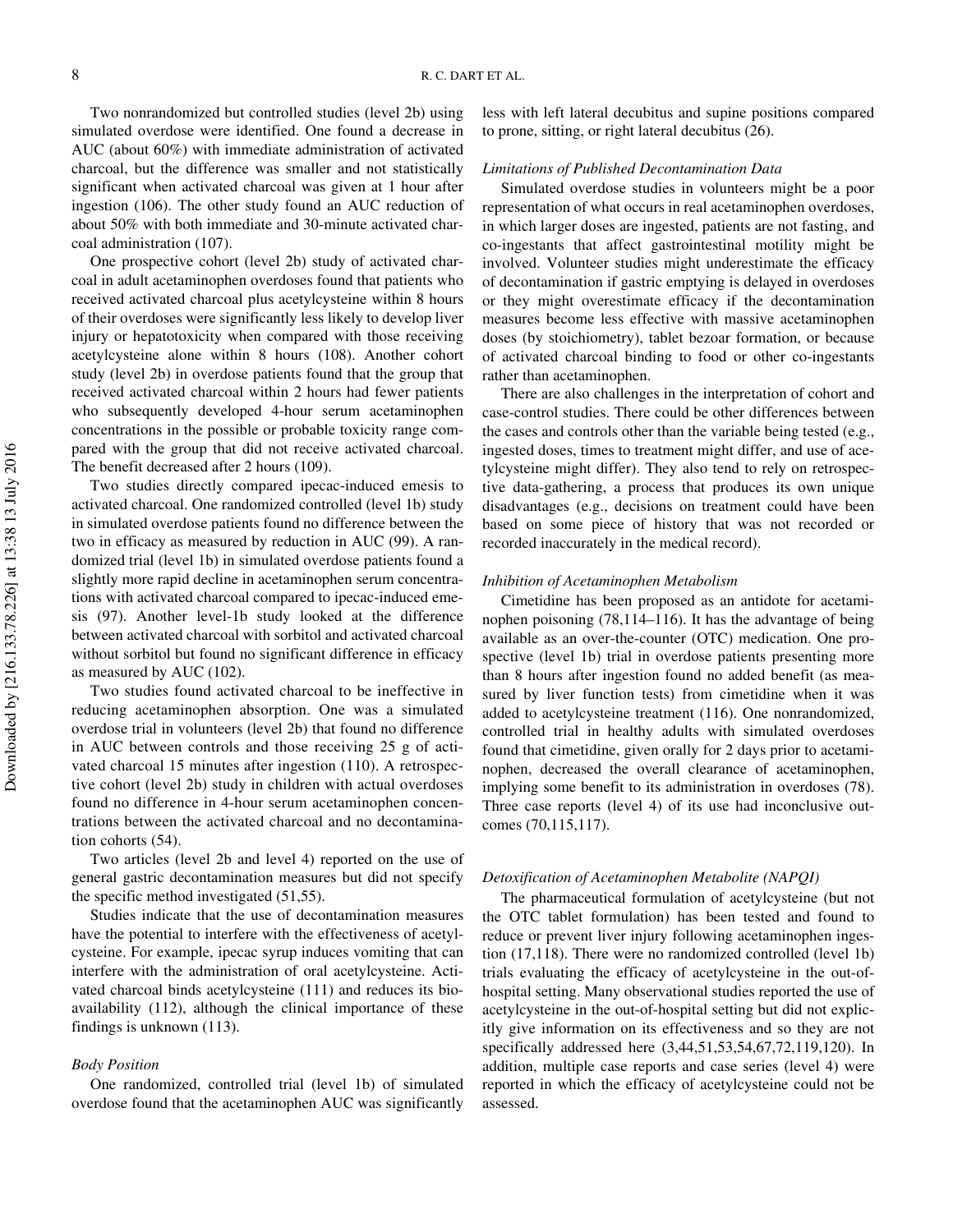Retrospective cohort (level 2b), prospective cohort (level 2b), and case-control (level 3b) analyses have reported that acetylcysteine, either in its usual oral or intravenous dosage, or as an unspecified dosage or route of administration, is effective at reducing mortality or at reducing the subsequent incidence and severity of liver injury after acetaminophen overdose (2,12,33,38,42,43,46,50,52,82,83,108,121).

The degree of acetylcysteine efficacy also appears to depend on the time after overdose at which it is given. Read et al. (50) found that patients with serum acetaminophen concentrations above the treatment line receiving acetylcysteine within 16 hours (dose and route not specified) had a survival rate of 94% (18 of 19) compared to 0% (none of seven) in an untreated cohort (level 2b). Prescott et al. reported that intravenous infusion of acetylcysteine more than 10 hours after acetaminophen ingestion in 15 patients was associated with more severe liver damage than was associated with earlier administration (level 4) (16,122). Smilkstein et al. (17) found that the 72-hour oral acetylcysteine regimen was most effective if given within 8 hours of ingestion. It was still effective, albeit less so, if administered up to 24 hours after ingestion (level 4). Bray et al. (123) reported that survival in a cohort treated with acetylcysteine within 24 hours of ingestion was 65% vs. 38% for an untreated cohort (level 2b). In another level-2b study, Bray et al. (38) noted that survival was 67% in patients treated within 8–12 hours compared to 7% in untreated controls. In a level-2b study, Makin et al. (42) showed that survival was better in patients treated with intravenous acetylcysteine within 24 hours (80%) and that patients treated after 24 hours were still more likely (78%) to survive than untreated controls (48%).

Other studies have supported the concept that an increase in the interval between acetaminophen ingestion and acetylcysteine administration is associated with a higher rate of liver injury (2,33,46,52,82,83,121). In a large cohort analysis (level 2b), Schmidt et al. (47) found that mortality after acute acetaminophen overdose depended on time to acetylcysteine treatment, with mortality rates for the 0–12, 12–24, 24–48, and more than 48 hour groups of 0.4%, 6%, 13%, and 19%, respectively. One study (level 2b) found no difference in survival between small treated and untreated cohorts (43).

Few studies have examined the efficacy of acetylcysteine in patients with RSTI. Makin et al. (42) included 45 patients with RSTI; however, the study did not specifically address the efficacy of acetylcysteine in this subgroup (level 2b). Several case reports (level 4) of its use in patients with RSTI were located, but no assessment of benefit from acetylcysteine could be gleaned from them (63,64,86–88,124). No studies were found that directly compared different routes or dosages of acetylcysteine. Spiller et al. (108) found that activated charcoal did not interfere with acetylcysteine efficacy as measured by liver function abnormalities (level 2b).

The acetylcysteine data suffer from the same limits as cohort and case-control studies for decontamination. However, the volume of information available about acetylcysteine and the loss of efficacy as time to administration increases indicate that acetylcysteine is effective.

#### **Role of Different Acetaminophen Formulations**

Acetaminophen is available in extended-release formulations that contain more acetaminophen (650 mg/tablet), are released over a longer period than the usual "extra strength" formulations, and are intended for use three times per day. Case reports and case series (level 4) indicate that a patient's serum acetaminophen concentration might cross the Rumack-Matthew nomogram lines at times much later than anticipated.

Six articles addressing extended-release acetaminophen overdose were identified (27,28,125–128). Two studies were randomized, controlled (level 1b) pharmacokinetic comparisons with regular extra-strength acetaminophen in healthy volunteers taking simulated overdoses. In one study, both the peak serum acetaminophen concentration and the AUC were significantly lower for extended-release formulation compared with similar doses of the extra-strength formulation. Time-to-peak concentration was not significantly longer (27). In the second study, peak acetaminophen concentrations were significantly lower for the extended-release product, but AUC and time to peak were not different from the typical extra-strength product (28).

The other articles were case reports or case series (level 4) of overdoses with extended-release acetaminophen in which several patients were noted to have serum acetaminophen concentrations that crossed the nomogram line despite initially nontoxic serum concentrations (126–128). Hepatotoxicity developed in one patient who ingested a handful of extendedrelease acetaminophen and did not present to an emergency department until 19 hours after the ingestion where she was treated with acetylcysteine (125).

Acetaminophen is also available in a formulation containing diphenhydramine. In overdose, diphenhydramine could theoretically decrease gastrointestinal motility and slow absorption of acetaminophen. One case report (level 4) described a patient who had acutely ingested 46 g of acetaminophen plus 2.3 g diphenhydramine and developed a serum acetaminophen concentration that crossed the nomogram line for possible toxicity at 10.5 hours despite earlier measurements that were below the line (129). The patient developed mild liver function abnormalities.

Although unusual, some exposures to acetaminophen occur by rectal suppositories. The panel concluded that the out-ofhospital management of patients with rectal exposure should be assessed in the same manner as those who have ingested acetaminophen.

#### **Poison Center Referral of Patients to Healthcare Facilities**

The acetaminophen nomogram is used by plotting a serum acetaminophen concentration at the time after ingestion that it was drawn. The blood sample should be drawn at 4 hours after ingestion or as soon as possible thereafter. For many children,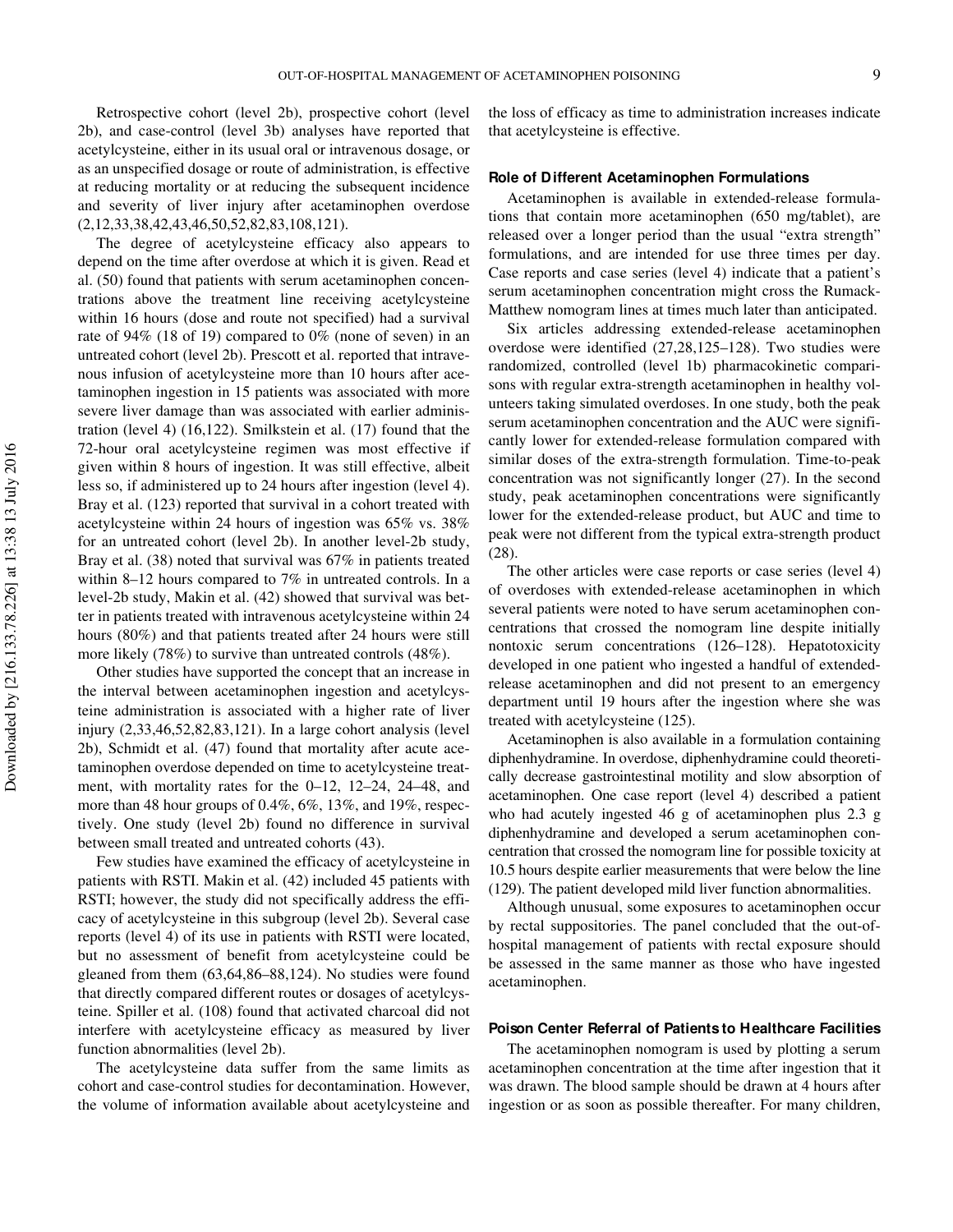the ingestions are discovered soon after they occur, raising the issue of when patients should be referred to healthcare facilities for further evaluation. If patients are referred immediately, they could arrive more than 3 hours before their blood sample is to be drawn. This could allow for the administration of a decontamination method such as ipecac syrup or activated charcoal, but could also produce long waiting times and consume emergency department resources.

# *Time of Referral*

The data in human volunteers indicate that ipecac-induced emesis and activated charcoal are both effective in reducing the serum concentration of acetaminophen (130). However, several factors discourage use of these treatments in children. First, the incidence of serious toxicity from the acute ingestion of acetaminophen by children is very low (3). Second, the effectiveness of either ipecac syrup or activated charcoal is reduced as time elapses (130). Finally, an effective antidote (acetylcysteine) is widely available. However, one study (level 2b) indicated that early activated charcoal administration might reduce the number of patients that require acetylcysteine treatment (109). The panel determined that if activated charcoal could be administered within 2 hours of a significant acetaminophen ingestion, it would be appropriate to do so.

The panel concluded that in the case of a single unintentional ingestion by a child without suspicious circumstances, the child should be referred to arrive in time to have a stat serum acetaminophen concentration determined at 4 hours after ingestion. Thus, the specialist in poison information will need to ascertain the travel time for the patient and the potential delay at the receiving facility.

#### *Type of Healthcare Facility*

There were no studies found that addressed the issue of the type of healthcare facility that would be suitable for managing an acetaminophen overdose. The panel concluded that patients should be referred to emergency departments that have the ability to measure serum concentrations of acetaminophen and either aspartate aminotransferase (AST) or alanine aminotransferase (ALT) in a timely manner.

#### *Follow-Up*

There were no studies that addressed the frequency or type of out-of-hospital follow-up for any type of ingestion.

#### **CONCLUSIONS**

#### **Key Decision Elements**

The panel identified the patient's age, intent, the pattern of ingestion, as well as the dose and formulation of the acetaminophen product ingested as critical information that would be needed in order to make a sound triage decision. In addition, specific information about conditions that might increase

acetaminophen toxicity (alcoholism, isoniazid use, prolonged fasting) should be obtained.

#### *Patient Age and Intent*

All patients in whom suicidal or malicious intent (e.g., child abuse or neglect) is known or suspected should be referred to emergency departments for medical evaluation. Adults with definite unintentional ingestion or children less than 6 years of age in whom neither self-harm nor abuse are suspected can be considered for out-of-hospital management.

#### *Dose and Pattern of Acetaminophen Ingestion*

Acetaminophen may be ingested over a short period (acute ingestion) or a longer period (RSTI). Most adult patients with single acute ingestions of acetaminophen have attempted selfharm. Patients 6 years of age or older with demonstrated unintentional acetaminophen ingestion of at least 10 g or 200 mg/ kg (whichever is lower) over a period of less than 8 hours warrant prompt medical evaluation in an emergency department. For patients under the age of 6 years, an acute single ingestion (ingestion period of less than 8 hours) of 200 mg/kg or more of acetaminophen warrants evaluation in an emergency department.

Liver toxicity following acetaminophen RSTI is likely to be related to both dose and duration of exposure. Therefore, concern for liver injury increases as the dosage increases and as the duration of ingestion exceeds 24 hours. For patients 6 years of age and older, the panel concluded that referral to an emergency department is warranted for those, who ingest at least 10 g or 200 mg/kg/day (whichever is less) over a single 24-hour period, or at least 6 g or 150 mg/kg/day (whichever is less) per 24-hour period for 48 hours or longer. For children less than 6 years of age, the following referral thresholds for repeated ingestion were created: 200 mg/kg or more over a period of 8– 24 hours, 150 mg/kg or more per 24-hour period for the preceding 48 hours, and 100 mg/kg or more per 24-hour period for the preceding 72 hours or longer.

Although the data are uncertain, pregnant patients and those with histories of prolonged fasting, chronic ethanol ingestion, or chronic isoniazid ingestion should probably be evaluated if more than 4 g/day or 100 mg/kg/day (whichever is less) of acetaminophen are consumed, particularly if signs consistent with acetaminophen hepatotoxicity are present (e.g., repeated vomiting, marked anorexia, jaundice).

# **Potential Out-of-Hospital Management Techniques to Prevent or Ameliorate Acetaminophen Toxicity After Ingestion**

#### *Activated Charcoal*

The consensus panel concluded that activated charcoal administration reduced acetaminophen absorption but the potential risks and overall benefits could not be determined.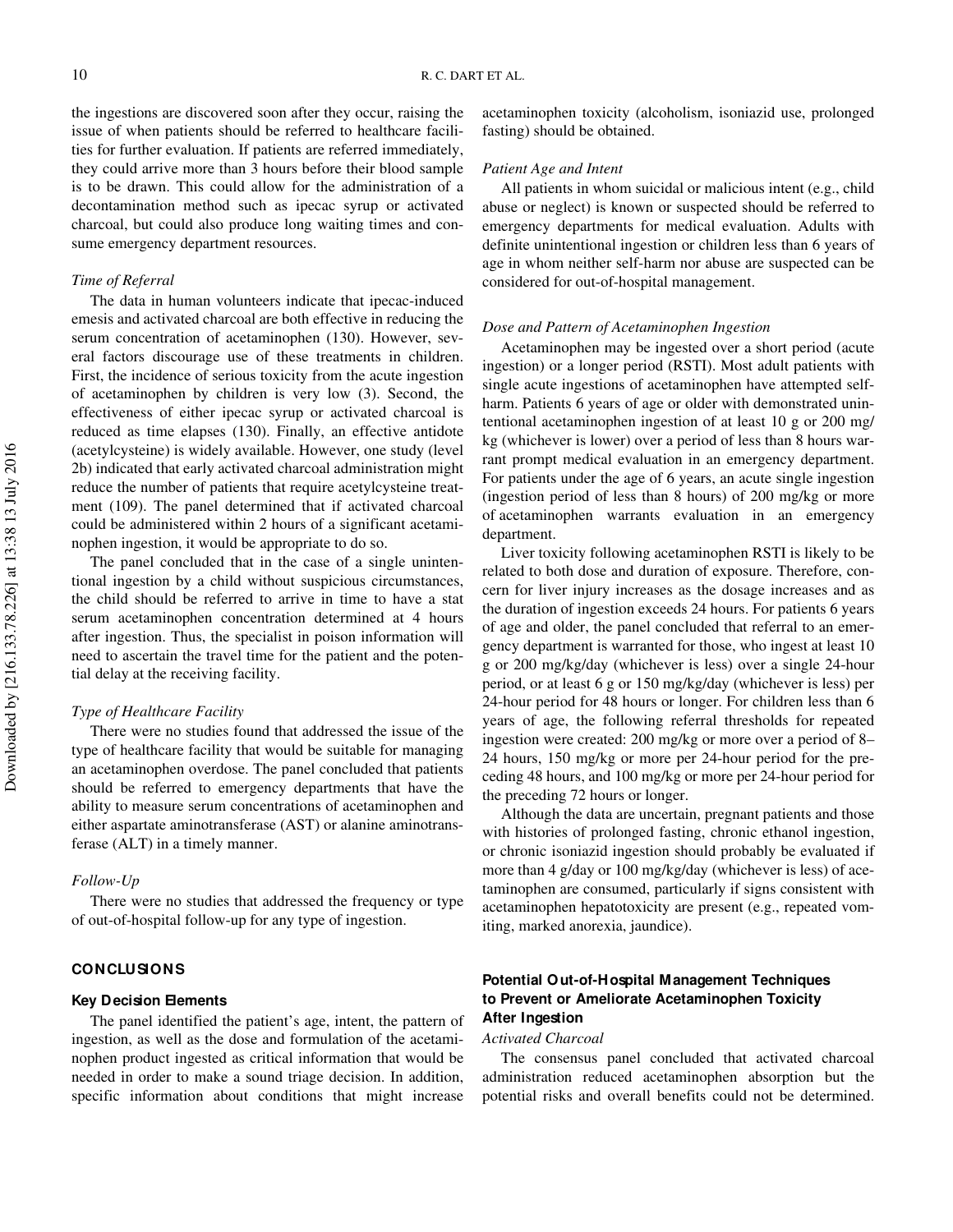Therefore, the use of decontamination cannot be routinely advocated. However, the panel recognized that the use of activated charcoal should be guided by the individual poison center's assessment of the circumstances, the local policies for prehospital care in their service area, and potential benefit-torisk analysis in their service area. Exceptions should be made on a case-by-case basis. For example, activated charcoal administration could be appropriate for patients who might have ingested large doses of acetaminophen and who are located several hours from an emergency department.

#### *Inhibition of Acetaminophen Metabolism*

The panel concluded that the available literature indicates that cimetidine inhibits the metabolism of acetaminophen. However, the literature does not convincingly demonstrate that it improves outcome.

#### *Detoxification of Acetaminophen Metabolite (NAPQI)*

The panel agreed that acetylcysteine is an effective treatment for acetaminophen poisoning, but that there are no published data regarding the out-of-hospital use of acetylcysteine. The panel concluded that acetylcysteine therapy could potentially be initiated in the prehospital environment, especially in situations in which the emergency department is far away. The dietary supplement tablet form of acetylcysteine has not been tested as an antidote for acetaminophen toxicity and, therefore, only the pharmaceutical product should be used.

#### **Role of Unusual Formulations of Acetaminophen**

The panel concluded that knowledge of the extendedrelease nature of a product would not affect the out-of-hospital management of a patient. Concomitant ingestion of other substances should be investigated in all patients so that an additional poisoning does not go unrecognized.

#### **Time of Emergency Department Referral**

Patients in whom suicidal, homicidal, or abuse intent is suspected should be referred to an emergency department immediately regardless of the dose ingested or the time since ingestion. When the time of ingestion is known accurately and suicidal, homicidal, or abuse intent is not involved, the patient with acetaminophen ingestion alone should be instructed to arrive at the emergency department in time to have their stat serum acetaminophen concentration drawn at 4 hours after ingestion. Based on the available evidence, a serum acetaminophen concentration before 4 hours cannot be recommended.

#### **Other Issues**

The panel concluded that poison centers should follow local procedures for follow-up frequencies. The panel chose not to

form conclusions on several issues due to the lack of information available. These included the mode of transportation to emergency departments, the effects of circadian rhythm on toxicity, the role of patient gender, and the body position for transport. The use of an acetaminophen serum concentration to determine the need for acetylcysteine therapy was not addressed by the panel because it is not applied in the out-ofhospital environment.

#### **RECOMMENDATIONS**

These recommendations are provided in chronological order of likely clinical use. The grade of recommendation is provided in parentheses.

- 1. The initial history obtained by the specialist in poison information should include the patient's age and intent (Grade B), the specific formulation and dose of acetaminophen, the ingestion pattern (single or multiple), duration of ingestion (Grade B), and concomitant medications that might have been ingested (Grade D).
- 2. Any patient with stated or suspected self-harm or who is the recipient of a potentially malicious administration of acetaminophen should be referred to an emergency department immediately regardless of the amount ingested. This referral should be guided by local poison center procedures (Grade D).
- 3. Activated charcoal can be considered if local poison center policies support its prehospital use, a toxic dose of acetaminophen has been taken, and fewer than 2 hours have elapsed since the ingestion (Grade A). Gastrointestinal decontamination could be particularly important if acetylcysteine cannot be administered within 8 hours of ingestion.

#### **Acute, Single, Unintentional Ingestion of Acetaminophen**

- 1. Any patient with signs consistent with acetaminophen poisoning (e.g., repeated vomiting, abdominal tenderness in the right upper quadrant or mental status changes) should be referred to an emergency department for evaluation (Grade D).
- 2. Patients less than 6 years of age should be referred to an emergency department if the estimated acute ingestion amount is unknown or is 200 mg/kg or more. Patients can be observed at home if the dose ingested is less than 200 mg/kg (Grade B).
- 3. Patients 6 years of age or older should be referred to an emergency department if they have ingested at least 10 g or 200 mg/kg (whichever is lower) or when the amount ingested is unknown (Grade D).
- 4. Patients referred to an emergency department should arrive in time to have a stat serum acetaminophen concentration determined at 4 hours after ingestion or as soon as possible thereafter. If the time of ingestion is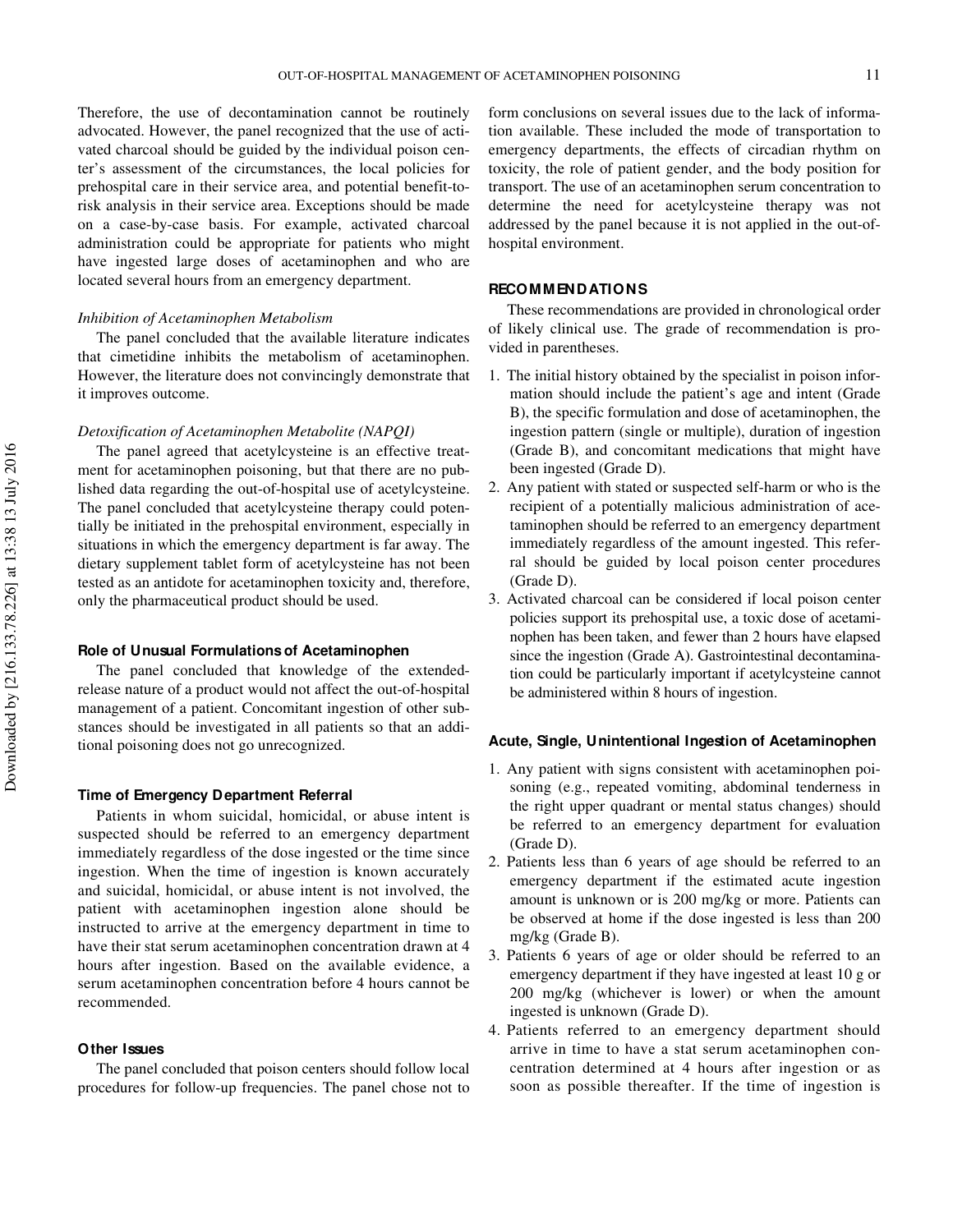unknown, the patient should be referred to an emergency department immediately (Grade D).

5. If the initial contact with the poison center occurs more than 36 hours after the ingestion and the patient is well, the patient does not require further evaluation for acetaminophen toxicity (Grade D).

# **Repeated Supratherapeutic Ingestion of Acetaminophen (RSTI)**

- 1. Patients under 6 years of age should be referred to an emergency department immediately if they have ingested:
	- 200 mg/kg or more over a single 24-hour period, or
	- 150 mg/kg or more per 24-hour period for the preceding 48 hours, or
	- 100 mg/kg or more per 24-hour period for the preceding 72 hours or longer (Grade C).
- 2. Patients 6 years of age or older should be referred to an emergency department if they have ingested:
	- at least 10 g or 200 mg/kg (whichever is less) over a single 24-hour period, or
	- at least 6 g or 150 mg/kg (whichever is less) per 24 hour period for the preceding 48 hours or longer.
- 3. In patients with conditions purported to increase susceptibility to acetaminophen toxicity (alcoholism, isoniazid use, prolonged fasting), the dose of acetaminophen considered as RSTI should be greater than 4 g or 100 mg/kg (whichever is less) per day (Grade D).
- 4. Gastrointestinal decontamination is not needed (Grade D).

#### **Other Recommendations**

- 1. The out-of-hospital management of extended-release acetaminophen or multi-drug combination products containing acetaminophen is the same as an ingestion of acetaminophen alone (Grade D). However, the effects of other drugs might require referral to an emergency department in accordance with the poison center's normal triage criteria.
- 2. The use of cimetidine as an antidote is not recommended (Grade A).
- 3. These recommendations are summarized in Appendices 4 and 5.

#### **IMPLICATIONS FOR RESEARCH**

The panel identified several topics for which additional research or analysis of existing data would be useful.

1. Further information is needed to determine the single or repeated dosages of acetaminophen that produce liver damage in children.

- 2. Further information regarding the effect of a child's age and the relation to intent is needed.
- 3. Further investigation is needed to determine whether any subgroup of adult or pediatric patients has increased susceptibility to acetaminophen. If this effect exists, it is crucial to determine the threshold dose for liver injury in these special populations.
- 4. Research is needed about out-of-hospital management of acetaminophen ingestions in pregnant patients.
- 5. The feasibility, effectiveness, and safety of the out-of-hospital use of acetylcysteine should be investigated (including the use of OTC products).
- 6. The feasibility, effectiveness, and safety of the out-of-hospital use of activated charcoal for acetaminophen poisoning should be investigated.
- 7. Although the phenomenon of RSTI is increasingly recognized, there is little information available concerning it. Research into its pathophysiology and management is needed.

#### **DISCLO SURE**

Dr. Dart is employed by Denver Health, which provides professional services to many pharmaceutical companies, including McNeil Consumer and Specialty Pharmaceuticals. There are no other potential conflicts of interest reported by the expert consensus panel or project staff regarding this guideline.

#### **REFERENCES**

- 1. Watson WA, Litovitz TL, Klein-Schwartz W, Rodgers GC Jr, Youniss J, Reid N, Rouse WG, Rembert RS, Borys D. 2003 Annual report of the American Association of Poison Control Centers Toxic Exposure Surveillance System. Am J Emerg Med 2004; 22:335–404.
- 2. Schiodt FV, Rochling FA, Casey DL, Lee WM. Acetaminophen toxicity in an urban county hospital. N Engl J Med 1997; 337:1112–1117.
- Bond GR, Hite LK. Population-based incidence and outcome of acetaminophen poisoning by type of ingestion. Acad Emerg Med 1999; 6:1115–1120.
- 4. Daly FF, O'Malley GF, Heard K, Bogan GM, Dart RC. Prospective evaluation of repeated supratherapeutic acetaminophen (paracetamol) ingestion. Ann Emerg Med 2004; 44:393–398.
- 5. Bond GR, Novak JE. The human and economic cost of paracetamol (acetaminophen) overdose. Pharmacoeconomics 1995; 8:177–181.
- 6. Benson BE, Smith CA, McKinney PE, Litovitz TL, Tandberg WD. Do poison center triage guidelines affect healthcare facility referrals? J Toxicol Clin Toxicol 2001; 39:433–438.
- 7. Bond GR, Wiegand CB, Hite LK. The difficulty of risk assessment for hepatic injury associated with supra-therapeutic acetaminophen use. Vet Hum Toxicol 2003; 45:150–153.
- 8. Daly FF, Dart RC, Prescott LF. Accidental paracetamol overdosing and fulminant hepatic failure in children. Med J Aust 2000; 173:558–560.
- 9. Annual Reports of the Toxic Exposure Surveillance System (TESS). http://www.aapcc.org/annual.htm (accessed November 27, 2004).
- 10. Peterson RG, Rumack BH. Age as a variable in acetaminophen overdose. Arch Intern Med 1981; 141:390–393.
- 11. Rumack BH. Acetaminophen: acute overdose toxicity in children. Drug Intell Clin Pharm 1985; 19:911–912.
- 12. Lieh-Lai MW, Sarnaik AP, Newton JF, Miceli JN, Fleischmann LE, Hook JB, Kauffman RE. Metabolism and pharmacokinetics of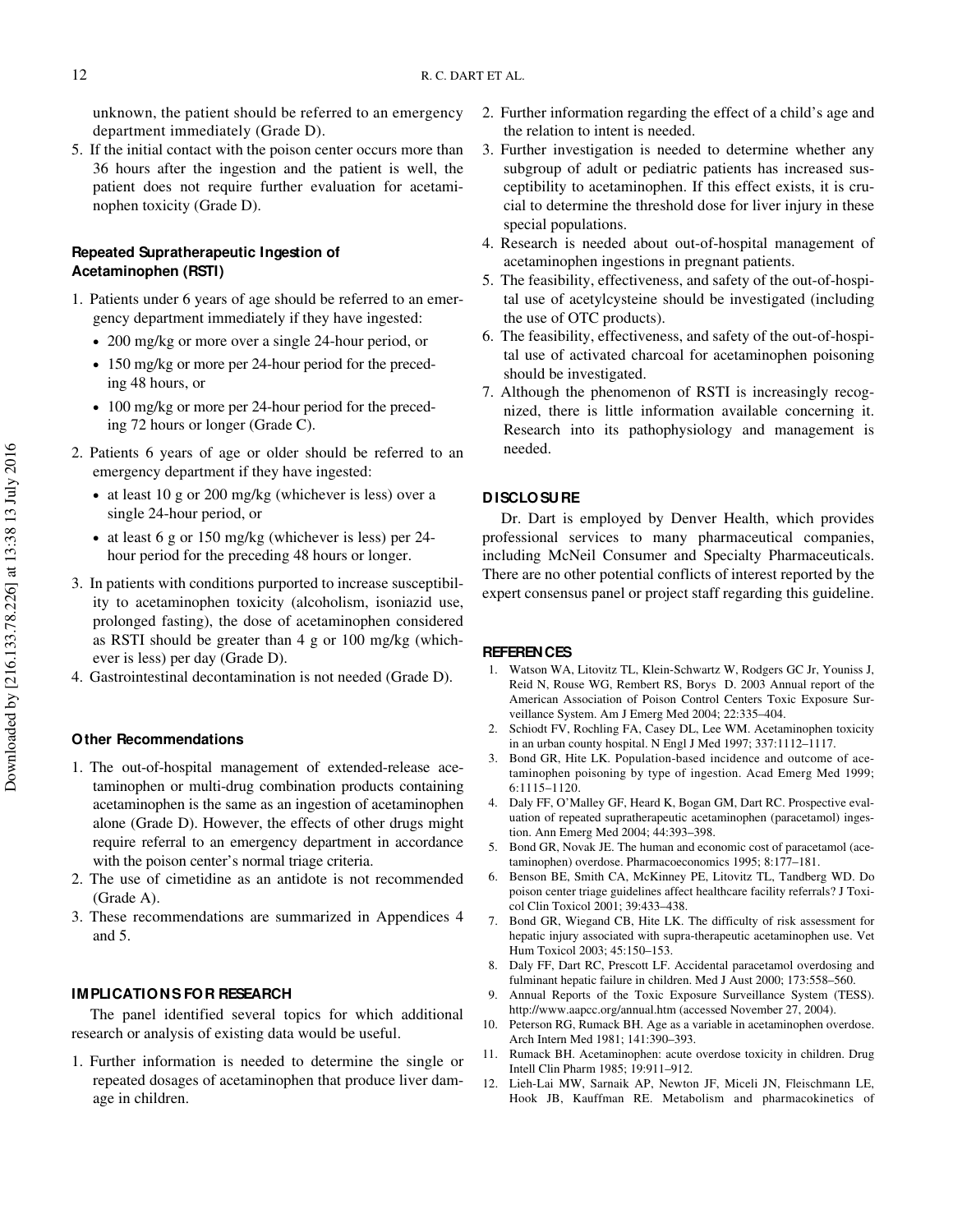acetaminophen in a severely poisoned young child. J Pediatr 1984; 105:125–128.

- 13. Kauffman RE. Drug therapeutics in the infant and child. In: Yaffe SJ, Arnada JV, eds. Pediatric Pharmacology: Therapeutic Principles in Practice. 2nd ed. Philadelphia: WB Saunders, 1992.
- 14. Manyike PT, Kharasch ED, Kalhorn TF, Slattery JT. Contribution of CYP2E1 and CYP3A to acetaminophen reactive metabolite formation. Clin Pharmacol Ther 2000; 67:275–282.
- 15. Thummel KE, Slattery JT, Ro H, Chien JY, Nelson SD, Lown K, Watkins PB. Ethanol and production of the hepatotoxic metabolite of acetaminophen in healthy adults. Clin Pharmacol Ther 2000; 67:591–599.
- 16. Prescott LF, Park J, Ballantyne A, Adriaenssens P, Proudfoot AT. Treatment of paracetamol (acetaminophen) poisoning with N-acetylcysteine. Lancet 1977; 2:432–434.
- 17. Smilkstein MJ, Knapp GL, Kulig KW, Rumack BH. Efficacy of oral Nacetylcysteine in the treatment of acetaminophen overdose. Analysis of the national multicenter study (1976 to 1985). N Engl J Med 1988; 319:1557–1562.
- 18. Shaneyfelt TM, Mayo-Smith MF, Rothwangl J. Are guidelines following guidelines? The methodological quality of clinical practice guidelines in the peer-reviewed medical literature. JAMA 1999; 281:1900–1905.
- 19. Klasco RK, ed. Poisindex System. Greenwood Village (CO): Thomson Micromedex, edition expires March, 2003.
- 20. Brok J., Buckley N., Gluud C. Interventions for paracetamol (acetaminophen) overdoses. Cochrane Database of Systematic Reviews 2002:CD003328.
- 21. Ellenhorn MJ, ed. Ellenhorn's Medical Toxicology: Diagnosis and Treatment of Human Poisoning. 2nd ed. Baltimore: Williams & Wilkins, 1997.
- 22. Ford MD, Delaney KA, Ling J, Erickson T. Clinical Toxicology. Philadelphia: WB Saunders, 2000.
- 23. Goldfrank LR, Flomenbaum NE, Lewin NA, Howland MA, Hoffman RS, Nelson LS, eds. Goldfrank's Toxicologic Emergencies. 7th ed. New York: McGraw-Hill, 2002.
- 24. Haddad LM, Shannon MW, Winchester JF, eds. Clinical Management of Poisoning and Drug Overdose. 3rd ed. Philadelphia: WB Saunders, 1998.
- 25. Rose SR, Gorman RL, Oderda GM, Klein-Schwartz W, Watson WA. Simulated acetaminophen overdose: pharmacokinetics and effectiveness of activated charcoal. Ann Emerg Med 1991; 20:1064–1068.
- 26. Vance MV, Selden BS, Clark RF. Optimal patient position for transport and initial management of toxic ingestions. Ann Emerg Med 1992; 21:243–246.
- 27. Douglas DR, Sholar JB, Smilkstein MJ. A pharmacokinetic comparison of acetaminophen products (Tylenol Extended Relief vs regular Tylenol). Acad Emerg Med 1996; 3:740–744.
- 28. Stork CM, Rees S, Howland MA, Kaplan L, Goldfrank L, Hoffman RS. Pharmacokinetics of extended relief vs regular release Tylenol in simulated human overdose. J Toxicol Clin Toxicol 1996; 34:157–162.
- 29. Green R, Grierson R, Sitar DS, Tenenbein M. How long after drug ingestion is activated charcoal still effective? J Toxicol Clin Toxicol 2001; 39:601–605.
- 30. Rangan C, Nordt SP, Hamilton R, Ingels M, Clark RF. Treatment of acetaminophen ingestion with a superactivated charcoal-cola mixture. Ann Emerg Med 2001; 37:55–58.
- 31. Muller FO, van Achterbergh SM, Hundt HK. Paracetamol overdose: protective effect of concomitantly ingested antimuscarinic drugs and codeine. Hum Toxicol 1983; 2:473–477.
- 32. Brandwene EL, Williams SR, Tunget-Johnson C, Turchen SG, Manoguerra AS, Clark RF. Refining the level for anticipated hepatotoxicity in acetaminophen poisoning. J Emerg Med 1996; 14:691–695.
- 33. Chan TY. Factors responsible for continuing morbidity after paracetamol poisoning in Chinese patients in Hong Kong. Singapore Med J 1996; 37:275–277.
- 34. Emby DJ, Fraser BN. Hepatotoxicity of paracetamol enhanced by ingestion of alcohol: report of two cases. S Afr Med J 1977; 51:208–209.
- 35. Peterson RG, Rumack BH. Treating acute acetaminophen poisoning with acetylcysteine. JAMA 1977; 237:2406–2407.
- 36. Goldfinger R, Ahmed KS, Pitchumoni CS, Weseley SA. Concomitant alcohol and drug abuse enhancing acetaminophen toxicity. Report of a case. Am J Gastroenterol 1978; 70:385–388.
- 37. Canalese J, Gimson AE, Davis M, Williams R. Factors contributing to mortality in paracetamol-induced hepatic failure. Br Med J(Clin Res Ed) 1981; 282:199–201.
- 38. Bray GP, Harrison PM, O'Grady JG, Tredger JM, Williams R. Longterm anticonvulsant therapy worsens outcome in paracetamol-induced fulminant hepatic failure. Hum Exp Toxicol 1992; 11:265–270.
- 39. Crippin JS Acetaminophen hepatotoxicity: potentiation by isoniazid. Am J Gastroenterol 1993; 88:590–592.
- 40. Nolan CM, Sandblom RE, Thummel KE, Slattery JT, Nelson SD. Hepatotoxicity associated with acetaminophen usage in patients receiving multiple drug therapy for tuberculosis. Chest 1994; 105:408–411.
- 41. Whitcomb DC, Block GD. Association of acetaminophen hepatotoxicity with fasting and ethanol use. JAMA 1994; 272:1845–1850.
- 42. Makin AJ, Wendon J, Williams R. A 7-year experience of severe acetaminophen-induced hepatotoxicity (1987–1993). Gastroenterology 1995; 109:1907–1916.
- 43. Washio M, Inoue N. The risk factors of death from the acetaminophen poisoning with antipyretic-analgesic drugs in Japan. Fukuoka Igaku Zasshi 1997; 88:352–357.
- 44. Makin A, Williams R. Paracetamol hepatotoxicity and alcohol consumption in deliberate and accidental overdose. QJM 2000; 93:341–349.
- 45. McCormick PA, Casey P, Barry P, Laffoy M, Treacy J. Delays in administration of acetylcysteine in paracetamol overdose. Ir Med J 2000; 93:77–78.
- 46. Schiodt FV, Lee WM, Bondesen S, Ott P, Christensen E. Influence of acute and chronic alcohol intake on the clinical course and outcome in acetaminophen overdose. Aliment Pharmacol Ther 2002; 16:707–715.
- 47. Schmidt LE, Dalhoff K, Poulsen HE. Acute versus chronic alcohol consumption in acetaminophen-induced hepatotoxicity. Hepatology 2002; 35:876–882.
- 48. Rumack BH Acetaminophen hepatotoxicity: the first 35 years. J Toxicol Clin Toxicol 2002; 40:3–20.
- 49. Shnaps Y, Halkin H, Dany S, Tirosh M. Inadequacy of reported intake in assessing the potential hepatotoxicity of acetaminophen overdose. Isr J Med Sci 1980; 16:752–755.
- 50. Read RB, Tredger JM, Williams R. Analysis of factors responsible for continuing mortality after paracetamol overdose. Hum Toxicol 1986; 5:201–206.
- 51. Thomas SH, Horner JE, Chew K, Connolly J, Dorani B, Bevan L, Bhattacharyya S, Bramble MG, Han KH, Rodgers A, Sen B, Tesfayohannes B, Wynne H, Bateman DN. Paracetamol poisoning in the north east of England: presentation, early management and outcome. Hum Exp Toxicol 1997; 16:495–500.
- 52. Schiodt FV, Bondesen S, Tygstrup N, Christensen E. Prediction of hepatic encephalopathy in paracetamol overdose: a prospective and validated study. Scand J Gastroenterol 1999; 34:723–728.
- 53. Rumack BH. Acetaminophen overdose in young children. Treatment and effects of alcohol and other additional ingestants in 417 cases. Am J Dis Child 1984; 138:428–433.
- 54. Gee P, Ardagh M. Paediatric exploratory ingestions of paracetamol. N Z Med J 1998; 111:186–188.
- 55. Caravati EM. Unintentional acetaminophen ingestion in children and the potential for hepatotoxicity. J Toxicol Clin Toxicol 2000; 38:291–296.
- 56. Tylenol product label. http://www.tylenol.com/products/adult (Accessed November 27, 2004).
- 57. Gelotte C, Auiler J, Lynch J, Temple A., Bowen D Tolerability and repeat-dose pharmacokinetics (PK) of acetaminophen (APAP) at 4, 6 and 8 g/d in healthy adults. Toxicol Sci 2003; 72( (S-1) ):145.
- 58. Chalmers TM, Pohl JE, Platt DS. Evaluation in man of fenclozic acid (I.C.I. 54,450: Myalex), a new anti-inflammatory agent. I. Serum concentration studies in healthy individuals and in patients with rheumatoid arthritis. Ann Rheum Dis 1969; 28:590–594.
- 59. Grond S, Zech D, Lynch J, Diefenbach C, Schug SA, Lehmann KA. Validation of World Health Organization guidelines for pain relief in head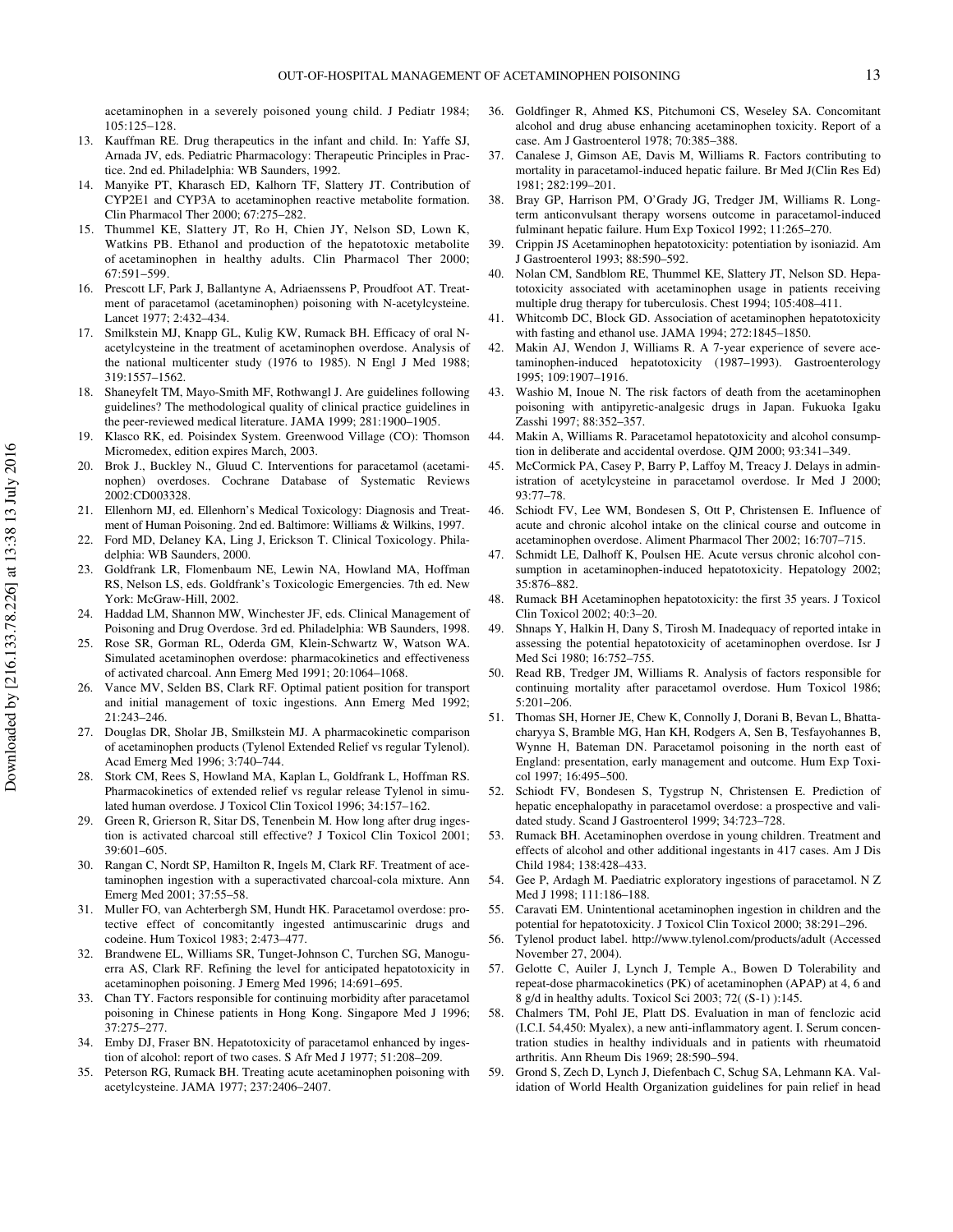Downloaded by [216.133.78.226] at 13:38 13 July 2016 Downloaded by [216.133.78.226] at 13:38 13 July 2016 and neck cancer. A prospective study. Ann Otol Rhinol Laryngol. 1993; 102:342–348.

- 60. Schug SA, Sidebotham DA, McGuinnety M, Thomas J, Fox L. Acetaminophen as an adjunct to morphine by patient-controlled analgesia in the management of acute postoperative pain. Anesth Analg 1998; 87:368– 372.
- 61. Dippel DW, van Breda EJ, van der Worp HB, van Gemert HM, Kappelle LJ, Algra A, Koudstaal PJ. Timing of the effect of acetaminophen on body temperature in patients with acute ischemic stroke. Neurology 2003; 61:677–679.
- 62. McBride AJ, Meredith-Smith P. Compound opioid/paracetamol analgesics: misuse and dependence. Br J Clin Pract 1995; 49:268–269.
- 63. Mathis RD, Walker JS, Kuhns DW. Subacute acetaminophen overdose after incremental dosing. J Emerg Med 1988; 6:37–40.
- 64. Kaysen GA, Pond SM, Roper MH, Menke DJ, Marrama MA Combined hepatic and renal injury in alcoholics during therapeutic use of acetaminophen. Arch Intern Med 1985; 145:2019–2023.
- 65. Leist MH, Gluskin LE, Payne JA. Enhanced toxicity of acetaminophen in alcoholics: report of three cases. J Clin Gastroenterol 1985; 7:55–59.
- 66. Eriksson LS, Broome U, Kalin M, Lindholm M. Hepatotoxicity due to repeated intake of low doses of paracetamol. J Intern Med 1992; 231:567–570.
- Zimmerman HJ, Maddrey WC. Acetaminophen (paracetamol) hepatotoxicity with regular intake of alcohol: analysis of instances of therapeutic misadventure. Hepatology 1995; 22:767–773.
- 68. Wrights N, Prescott LF. Potentiation by previous drug therapy of hepatotoxicity following paracetamol overdosage. Scott Med J 1973; 18:56–58.
- 69. Smith DW, Isakson G, Frankel LR, Kerner JA Jr. Hepatic failure following ingestion of multiple doses of acetaminophen in a young child. J Pediatr Gastroenterol Nutr 1986; 5:822–825.
- McClements BM, Hyland M, Callender ME, Blair TL. Management of paracetamol poisoning complicated by enzyme induction due to alcohol or drugs. Lancet 1990; 335:1526.
- 71. Murphy R, Swartz R, Watkins PB Severe acetaminophen toxicity in a patient receiving isoniazid. Ann Intern Med 1990; 113:799–800.
- 72. Wang K, Huang YS, Deng JF, Yang CC, Ger J, Tsai WJ, Wu JC, Chao Y, Chang FY, Lee SD. Characteristics and risk factors of acetaminopheninduced hepatitis in Taiwan. Zhonghua Yi Xue Za Zhi (Taipei) 1999; 62:369–375.
- 73. Zhao P, Slattery JT. Effects of ethanol dose and ethanol withdrawal on rat liver mitochondrial glutathione: implication of potentiated acetaminophen toxicity in alcoholics. Drug Metab Dispos 2002; 30:1413–1417.
- 74. Kuffner EK, Dart RC, Bogdan GM, Hill RE, Casper E, Darton L. Effect of maximal daily doses of acetaminophen on the liver of alcoholic patients: a randomized, double-blind, placebo-controlled trial. Arch Intern Med 2001; 161:2247–2252.
- 75. Benson GD Acetaminophen in chronic liver disease. Clin Pharmacol Ther 1983; 33:95–101.
- 76. Dart RC, Kuffner EK, Rumack BH. Treatment of pain or fever with paracetamol (acetaminophen) in the alcoholic patient: a systematic review. Am J Therap 2000; 7:123–134.
- Hartnell GG, Cowan RA, Baird IM. Ethanol in paracetamol poisoning. Lancet 1983; 2:617–618.
- 78. Mitchell MC, Schenker S, Speeg KV Jr. Selective inhibition of acetaminophen oxidation and toxicity by cimetidine and other histamine H2 receptor antagonists in vivo and in vitro in the rat and in man. J Clin Invest 1984; 73:383–391.
- 79. Bond GR, Krenzelok EP, Normann SA, Tendler JD, Morris-Kukoski CL, McCoy DJ, Thompson MW, McCarthy T, Roblez J, Taylor C, Dolan MA, Requa RK, Curry SC. Acetaminophen ingestion in childhood—cost and relative risk of alternative referral strategies. J Toxicol Clin Toxicol 1994; 32:513–525.
- 80. Mohler CR, Nordt SP, Williams SR, Manoguerra AS, Clark RF. Prospective evaluation of mild to moderate pediatric acetaminophen exposures. Ann Emerg Med 2000; 35:239–244.
- 81. Anderson BJ, Holford NH, Armishaw JC, Aicken R. Predicting concentrations in children presenting with acetaminophen overdose. J Pediatr 1999; 135:290–295.
- 82. Alander SW, Dowd MD, Bratton SL, Kearns GL. Pediatric acetaminophen overdose: risk factors associated with hepatocellular injury. Arch Pediatr Adolesc Med 2000; 154:346–350.
- 83. James LP, Wells E, Beard RH, Farrar HC. Predictors of outcome after acetaminophen poisoning in children and adolescents. J Pediatr 2002; 140:522–526.
- 84. Patel F. The fatal paracetamol dosage—how low can you go? Med Sci Law 1992; 32:303–310.
- 85. Lorentzen H, Glenthoj J, Olesen T. N-acetylcysteine overdosage after insignificant acetaminophen intake. Acta Paediatr 2002; 91:984–985.
- 86. Blake KV, Bailey D, Zientek GM, Hendeles L. Death of a child associated with multiple overdoses of acetaminophen. Clin Pharm 1988; 7:391–7.
- 87. Henretig FM, Selbst SM, Forrest C, Kearney TK, Orel H, Werner S, Williams TA. Repeated acetaminophen overdosing. Causing hepatotoxicity in children. Clinical reports and literature review. Clin Pediatr (Phila) 1989; 28:525–528.
- 88. Luria JW, Ruddy R, Stephan M. Acute hepatic failure related to chronic acetaminophen intoxication. Pediatr Emerg Care 1996; 12:291–293.
- 89. Heubi JE, Barbacci MB, Zimmerman HJ. Therapeutic misadventures with acetaminophen: hepatoxicity after multiple doses in children. J Pediatr 1998; 132:22–27.
- 90. Miles FK, Kamath R, Dorney SF, Gaskin KJ, O'Loughlin EV. Accidental paracetamol overdosing and fulminant hepatic failure in children. Med J Aust 1999; 171:472–475.
- 91. Alonso EM, Sokol RJ, Hart J, Tyson RW, Narkewicz MR, Whitington PF. Fulminant hepatitis associated with centrilobular hepatic necrosis in young children. J Pediatr 1995; 127:888–894.
- 92. Lesko SM, Mitchell AA. An assessment of the safety of pediatric ibuprofen. A practitioner-based randomized clinical trial. JAMA 1995; 273:929–933.
- 93. Penna AC, Dawson KP, Penna CM Is prescribing paracetamol 'pro re nata' acceptable? J Paediatr Child Health 1993; 29:104–106.
- 94. Schnaiderman D, Lahat E, Sheefer T, Aladjem M. Antipyretic effectiveness of acetaminophen in febrile seizures: ongoing prophylaxis versus sporadic usage. Eur J Pediatr 1993; 152:747–749.
- 95. Helgadottir HL. Pain management practices in children after surgery. J Pediatr Nurs 2000; 15:334–340.
- 96. Kozer E, Barr J, Bulkowstein M, Avgil M, Greenberg R, Matias A, Petrov I, Berkovitch M. A prospective study of multiple supratherapeutic acetaminophen doses in febrile children. Vet Hum Toxicol 2002; 44:106–109.
- 97. Underhill TJ, Greene MK, Dove AF. A comparison of the efficacy of gastric lavage, ipecacuanha and activated charcoal in the emergency management of paracetamol overdose. Arch Emerg Med 1990; 7:148–154.
- 98. Saincher A, Sitar DS, Tenenbein M. Efficacy of ipecac during the first hour after drug ingestion in human volunteers. J Toxicol Clin Toxicol 1997; 35:609–615.
- 99. McNamara RM, Aaron CK, Gemborys M, Davidheiser S. Efficacy of charcoal cathartic versus ipecac in reducing serum acetaminophen in a simulated overdose. Ann Emerg Med 1989; 18:934–938.
- 100. Gazzard BG, Widdop B, Davis M, Hughes RD, Goulding R, Williams R. Early prediction of the outcome of a paracetamol overdose based on an analysis of 163 patients. Postgrad Med J 1977; 53:243–247.
- 101. Amitai Y, Mitchell AA, McGuigan MA, Lovejoy FH Jr. Ipecac-induced emesis and reduction of plasma concentrations of drugs following accidental overdose in children. Pediatrics 1987; 80:364–367.
- 102. McNamara RM, Aaron CK, Gemborys M, Davidheiser S. Sorbitol catharsis does not enhance efficacy of charcoal in a simulated acetaminophen overdose. Ann Emerg Med 1988; 17:243–246.
- 103. Yeates PJ, Thomas SH. Effectiveness of delayed activated charcoal administration in simulated paracetamol (acetaminophen) overdose. Br J Clin Pharmacol 2000; 49:11–14.
- 104. Christophersen AB, Levin D, Hoegberg LC, Angelo HR, Kampmann JP. Activated charcoal alone or after gastric lavage: a simulated large paracetamol intoxication. Br J Clin Pharmacol 2002; 53:312–317.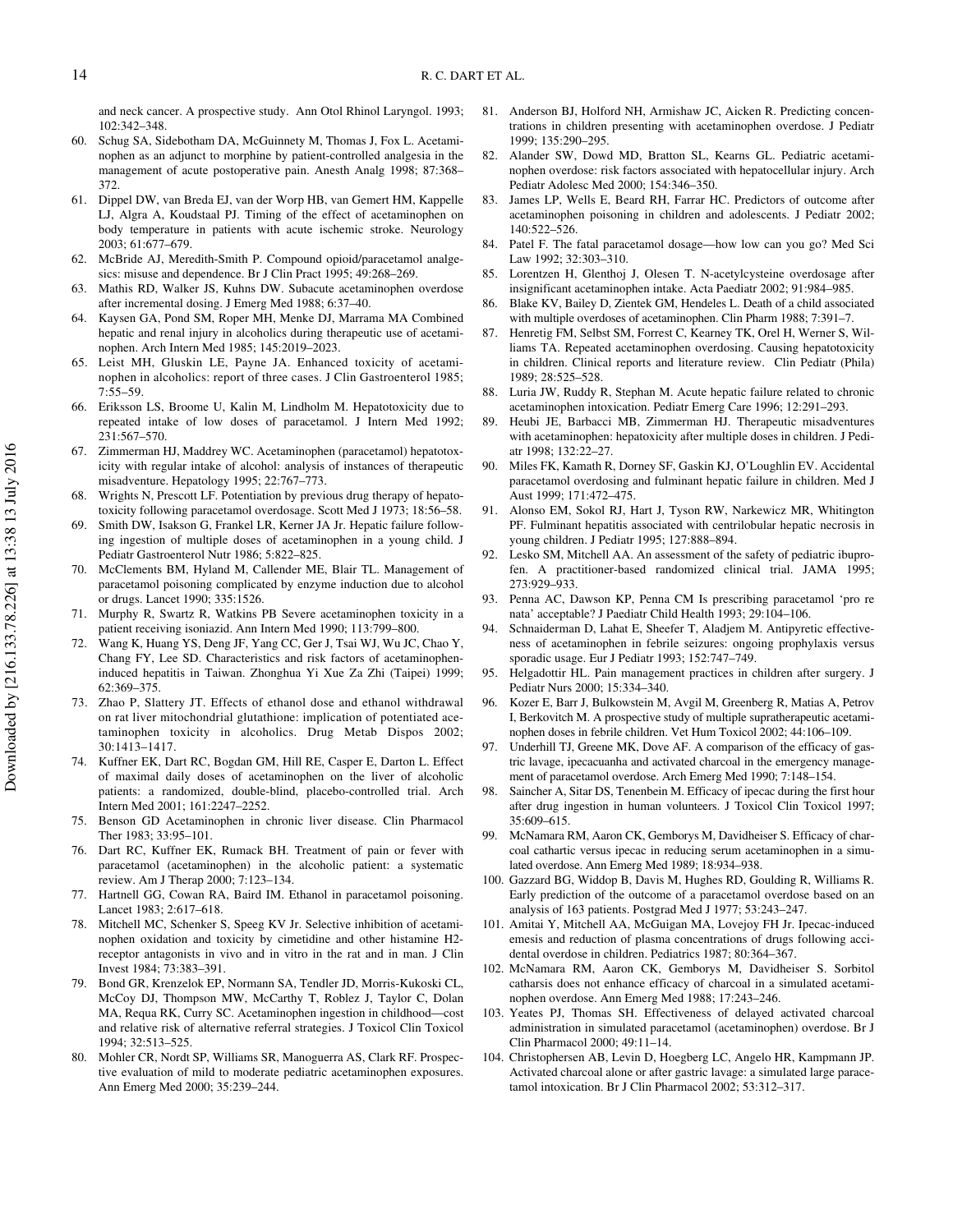- 105. Chamberlain JM, Gorman RL, Oderda GM, Klein-Schwartz W, Klein BL. Use of activated charcoal in a simulated poisoning with acetaminophen: a new loading dose for N-acetylcysteine? Ann Emerg Med 1993; 22:1398–1402.
- 106. Dordoni B, Willson RA, Thompson RP, Williams R. Reduction of absorption of paracetamol by activated charcoal and cholestyramine: a possible therapeutic measure. Br Med J 1973; 3:86–87.
- 107. Levy G, Houston JB. Effect of activated charcoal on acetaminophen absorption. Pediatrics 1976; 58:432–435.
- 108. Spiller HA, Krenzelok EP, Grande GA, Safir EF, Diamond JJ. A prospective evaluation of the effect of activated charcoal before oral Nacetylcysteine in acetaminophen overdose. Ann Emerg Med 1994; 23:519–523.
- 109. Buckley NA, Whyte IM, O'Connell DL, Dawson AH. Activated charcoal reduces the need for N-acetylcysteine treatment after acetaminophen (paracetamol) overdose. J Toxicol Clin Toxicol 1999; 37:753–757.
- 110. Hassig SR, Linscheer WG, Murthy UK, Miller C, Banerjee A, Levine L, Wagner K, Oates RP. Effects of PEG-electrolyte (Colyte) lavage on serum acetaminophen concentrations. A model for treatment of acetaminophen overdose. Dig Dis Sci 1993; 38:1395–1401.
- 111. Chinouth RW, Czajka PA, Peterson RG. N-Acetylcysteine adsorption by activated charcoal. Vet Hum Toxicol 1980; 22:392–394.
- 112. Ekins BR, Ford DC, Thompson MI, Bridges RR, Rollins DE, Jenkins RD. The effect of activated charcoal on N-acetylcysteine absorption in normal subjects. Am J Emerg Med 1987; 5:483–487.
- 113. Smilkstein MJ. A new loading dose for N-acetylcysteine? The answer is no. Ann Emerg Med 1994; 24:538–539.
- 114. Jackson JE. Cimetidine protects against acetaminophen toxicity. Life Sci 1982; 31:31–35.
- 115. Kadri AZ, Fisher R, Winterton MC. Cimetidine and paracetamol hepatotoxicity. Hum Toxicol 1988; 7:205.
- 116. Burkhart KK, Janco N, Kulig KW, Rumack BH. Cimetidine as adjunctive treatment for acetaminophen overdose. Hum Exp Toxicol 1995; 14:299–304.
- 117. Rolband GC, Marcuard SP. Cimetidine in the treatment of acetaminophen overdose. J Clin Gastroenterol 1991; 13:79–82.

#### **APPENDIX 1**

#### **Expert Consensus Panel Members**

Lisa L. Booze, Pharm.D. Certified Specialist in Poison Information Maryland Poison Center University of Maryland School of Pharmacy Baltimore, Maryland

E. Martin Caravati, M.D., M.P.H., F.A.C.M.T., F.A.C.E.P. Professor of Surgery (Emergency Medicine) University of Utah Medical Director Utah Poison Center Salt Lake City, Utah

Gwenn Christianson, R.N., M.S.N. Certified Specialist in Poison Information Indiana Poison Center Indianapolis, Indiana

Peter A. Chyka, Pharm.D., F.A.A.C.T., D.A.B.A.T. Professor, Department of Pharmacy University of Tennessee Health Science Center Memphis, Tennessee

- 118. Hamlyn AN, Lesna M, Record CO, Smith PA, Watson AJ, Meredith T, Volans GN, Crome P. Methionine and cysteamine in paracetamol (acetaminophen) overdose, prospective controlled trial of early therapy. J Int Med Res 1981; 9:226–231.
- 119. Dean BS, Bricker JD, Krenzelok EP. Outpatient N-acetylcysteine treatment for acetaminophen poisoning: an ethical dilemma or a new financial mandate? Vet Hum Toxicol 1996; 38:222–224.
- 120. Gyamlani GG, Parikh CR. Acetaminophen toxicity: suicidal vs.accidental. Critical Care (London) 2002; 6:155–159.
- 121. Gow PJ, Smallwood RA, Angus PW. Paracetamol overdose in a liver transplantation centre: an 8-year experience. J Gastroenterol Hepatol 1999; 14:817–821.
- 122. Prescott LF, Illingworth RN, Critchley J, Stewart MJ, Adam RD, Proudfoot AT. Intravenous N-acetylcysteine: treatment of choice for paracetamol poisoning. Br Med J 1979; 2:1097–1100.
- 123. Bray GP, Mowat C, Muir DF, Tredger JM, Williams R. The effect of chronic alcohol intake on prognosis and outcome in paracetamol overdose. Hum Exp Toxicol 1991; 10:435–438.
- 124. Johnston SC, Pelletier LL Jr. Enhanced hepatotoxicity of acetaminophen in the alcoholic patient. Two case reports and a review of the literature. Medicine (Baltimore) 1997; 76:185–191.
- 125. Graudins A, Aaron CK, Linden CH. Overdose of extended-release acetaminophen. N Engl J Med 1995; 333:196.
- 126. Bizovi KE, Aks SE, Paloucek F, Gross R, Keys N, Rivas J. Late increase in acetaminophen concentration after overdose of Tylenol Extended Relief. Ann Emerg Med 1996; 28:549–551.
- 127. Vassallo S, Khan AN, Howland MA Use of the Rumack-Matthew nomogram in cases of extended release acetaminophen toxicity. Ann Intern Med 1996; 125:940.
- 128. Cetaruk EW, Dart RC, Hurlbut KM, Horowitz RS, Shih R. Tylenol Extended Relief overdose. Ann Emerg Med 1997; 30:104–108.
- 129. Ho SY, Arellano M, Zolkowski-Wynne J. Delayed increase in acetaminophen concentration after Tylenol PM overdose. Am J Emerg Med 1999; 17:315–317.
- 130. Bond GR. The role of activated charcoal and gastric emptying in gastrointestinal decontamination: a state-of-the-art review. Ann Emerg Med 2002; 39:273–286.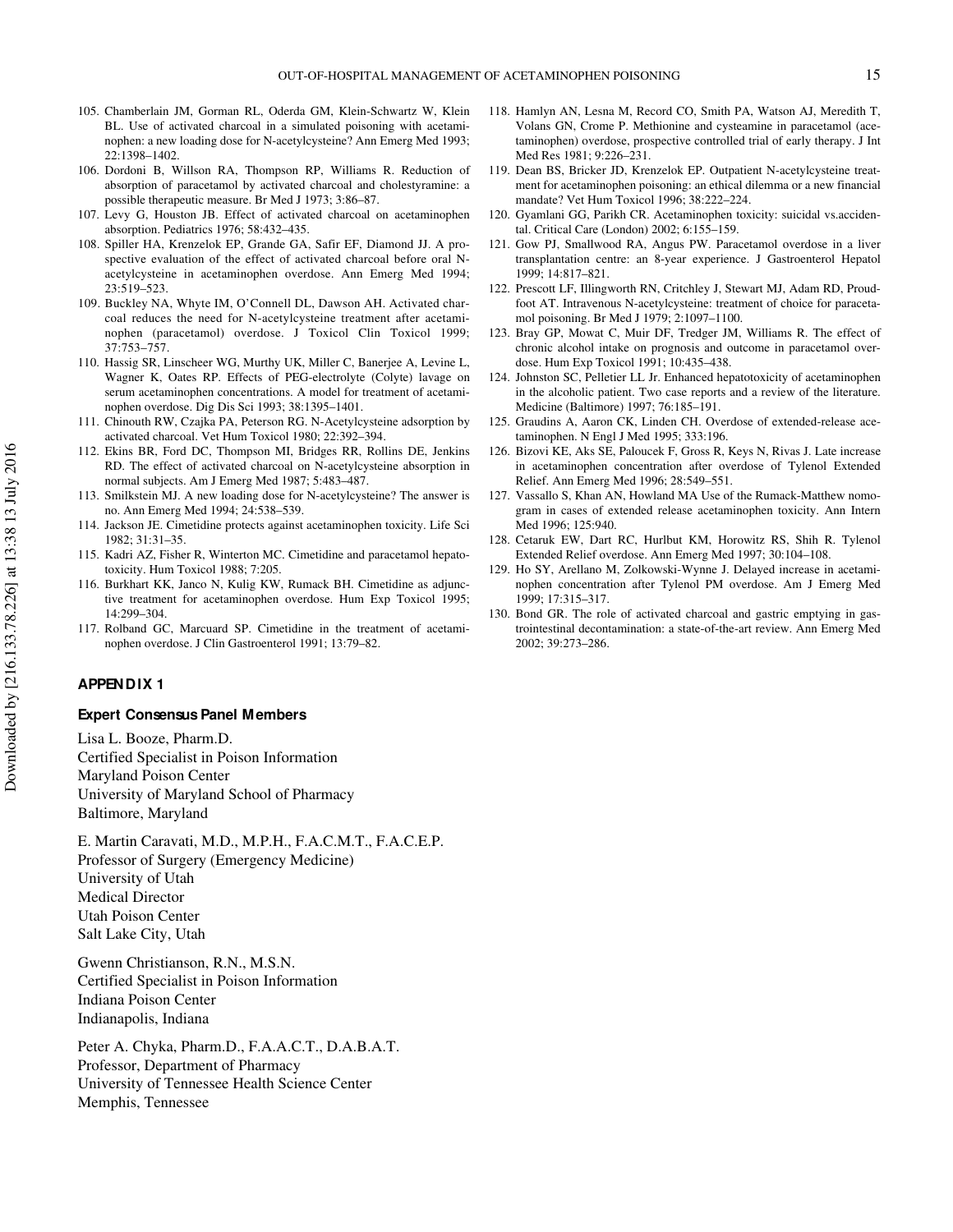Richard C. Dart, M.D., Ph.D. Director Rocky Mountain Poison and Drug Center, Denver Health Professor of Surgery (Emergency Medicine) University of Colorado Health Sciences Center Denver, Colorado

Daniel C. Keyes, M.D., M.P.H. Medical Director Pine Bluff Chemical Demilitarization Facility Associate Professor, Southwestern Toxicology Training Program Dallas, Texas

Anthony S. Manoguerra, Pharm.D., D.A.B.A.T., F.A.A.C.T. Professor of Clinical Pharmacy and Associate Dean School of Pharmacy and Pharmaceutical Sciences University of California San Diego Former Director, California Poison Control System, San Diego Division San Diego, California

Kent R. Olson, M.D., F.A.C.E.P., F.A.A.C.T., F.A.C.M.T. Medical Director California Poison Control System, San Francisco Division Clinical Professor of Medicine & Pharmacy University of California, San Francisco San Francisco, California

Elizabeth J. Scharman, Pharm.D., D.A.B.A.T., B.C.P.S., F.A.A.C.T. Director, West Virginia Poison Center Professor, West Virginia University School of Pharmacy Department of Clinical Pharmacy Charleston, West Virginia

Paul M. Wax, M.D., F.A.C.M.T. Managing Director Banner Poison Center Professor of Clinical Emergency Medicine University of Arizona School of Medicine Phoenix, Arizona

Alan D. Woolf, M.D., M.P.H., F.A.C.M.T. Director, Program in Environmental Medicine Children's Hospital, Boston Associate Professor of Pediatrics Harvard Medical School Boston, Massachusetts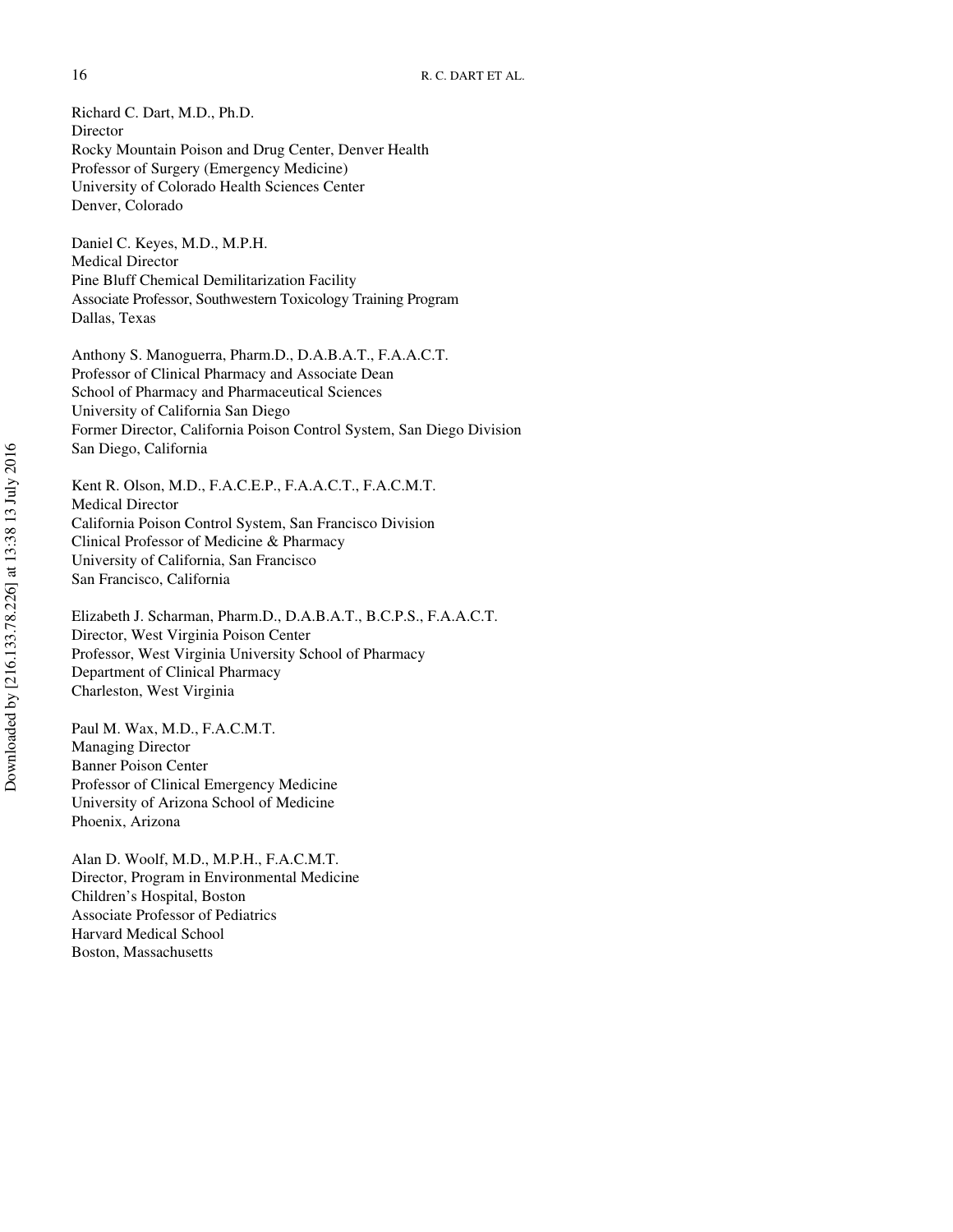# **APPENDIX 2**

# **Grades of Recommendation and Levels of Evidence**

| Grade of Recommendation | Level of Evidence | Description of Study Design                                                                                                                                                              |
|-------------------------|-------------------|------------------------------------------------------------------------------------------------------------------------------------------------------------------------------------------|
| A                       | 1a                | Systematic review (with homogeneity) of randomized<br>clinical trials                                                                                                                    |
|                         | 1b                | Individual randomized clinical trials (with narrow confidence<br>interval)                                                                                                               |
|                         | 1c                | All or none (all patients died before the drug became available, but<br>some now survive on it; or when some patients died before the<br>drug became available, but none now die on it.) |
| B                       | 2a                | Systematic review (with homogeneity) of cohort studies                                                                                                                                   |
|                         | 2 <sub>b</sub>    | Individual cohort study (including low quality randomized<br>clinical trial)                                                                                                             |
|                         | 2c                | "Outcomes" research                                                                                                                                                                      |
|                         | 3a                | Systemic review (with homogeneity) of case-control studies                                                                                                                               |
|                         | 3 <sub>b</sub>    | Individual case-control study                                                                                                                                                            |
|                         | 4                 | Case series, single case reports (and poor quality cohort and case<br>control studies)                                                                                                   |
| D                       | 5                 | Expert opinion without explicit critical appraisal or based on physiol<br>or bench research                                                                                              |
| Z                       | 6                 | Abstracts                                                                                                                                                                                |

# **APPENDIX 3**

| Secondary Review Panel Organizations                       |                                                                 |
|------------------------------------------------------------|-----------------------------------------------------------------|
| Ambulatory Pediatric Association                           | Department of Transportation                                    |
| American Academy of Breastfeeding Medicine                 | <b>Emergency Medical Services for Children</b>                  |
| American Academy of Emergency Medicine                     | <b>Emergency Nurses Association</b>                             |
| American Academy of Pediatrics                             | <b>Environmental Protection Agency</b>                          |
| American Association for Health Education                  | European Association of Poisons Control Centres and Clinical    |
| American College of Clinical Pharmacy                      | Toxicologists                                                   |
| American College of Emergency Physicians                   | Food and Drug Administration                                    |
| American College of Occupational and Environmental         | National Association of Children's Hospitals and Related Insti- |
| Medicine                                                   | tutions                                                         |
| American Public Health Association                         | National Association of Emergency Medical<br>Services           |
| American Society of Health-System Pharmacists              | Physicians                                                      |
| Association of Maternal and Child Health Programs          | National Association of Emergency Medical Technicians           |
| Association of Occupational and Environmental Clinics      | National Association of School Nurses                           |
| Association of State and Territorial Health Officials      | National Association of State Emergency Medical Services        |
| Canadian Association of Poison Control Centres             | <b>Directors</b>                                                |
| Centers for Disease Control and Prevention—National Center | National Safe Kids Campaign                                     |
| for Injury Prevention and Control                          | <b>Teratology Society</b>                                       |
| Consumer Federation of America                             | World Health Organization International Programme on            |
| <b>Consumer Product Safety Commission</b>                  | <b>Chemical Safety</b>                                          |
|                                                            |                                                                 |